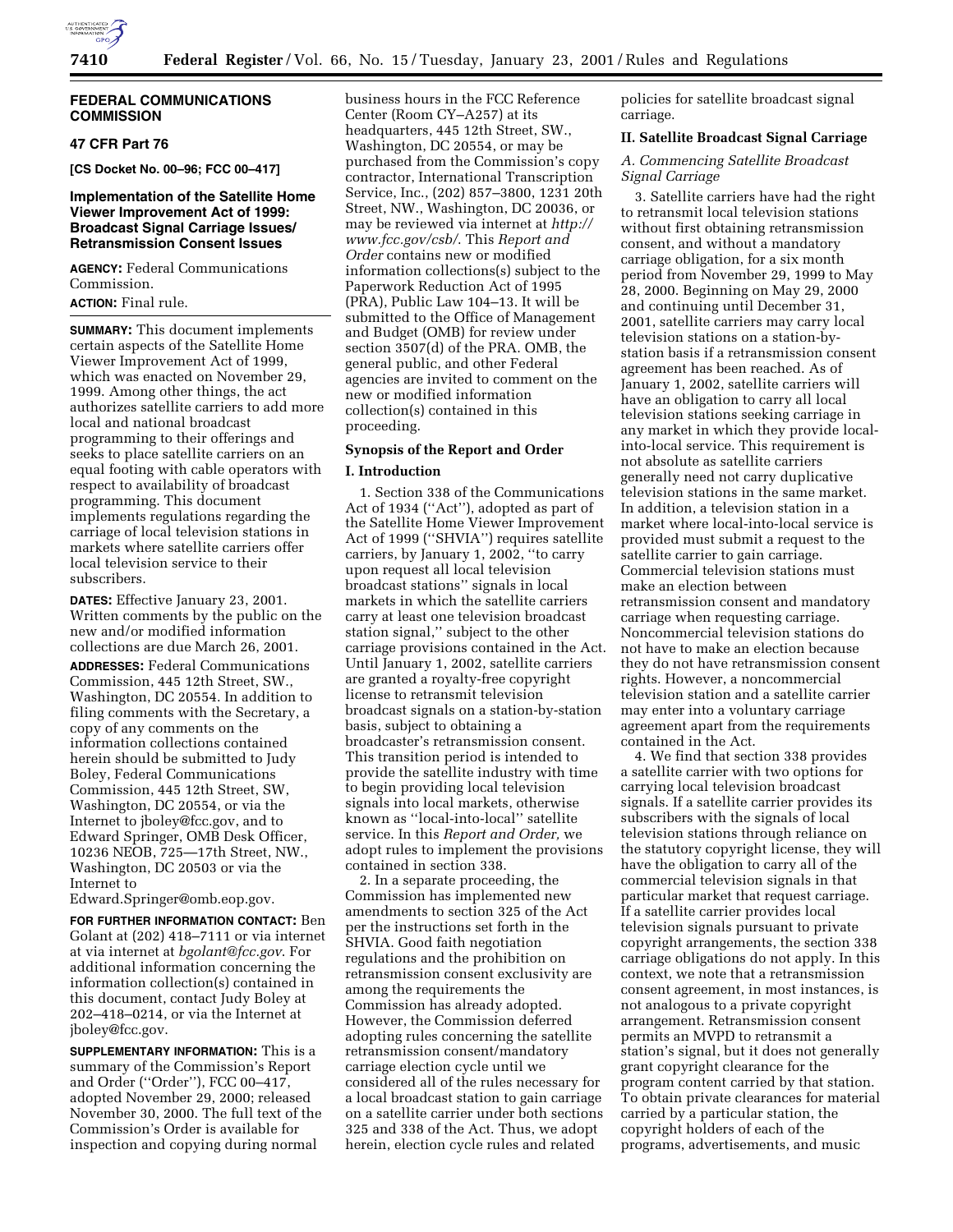aired by that station must consent to the retransmission. In some cases, however, a television station may have permission from the copyright holders to provide clearances on their behalf. We therefore conclude that unless the retransmission contract clearly provides for all copyright clearances, a carrier retransmitting television stations electing retransmission consent would be subject to the compulsory license and be required to carry all other local market television stations under the provisions set forth in section 338.

#### 1. Election Cycle

5. In *Implementation of the Satellite Home Viewer Improvement Act of 1999—Retransmission Consent Issues,* Report and Order, the Commission promulgated good faith and antiexclusivity requirements per the provisions amending section 325 of the Act. Retransmission consent and mandatory carriage election cycle requirements for satellite carriers were discussed in the *Notice* in that docket. The *Retransmission Consent Notice* requested comment on whether the Commission should employ the same rules and procedures the Commission adopted in response to the 1992 Cable Act or adopt a different election cycle with different procedures to implement section 325(b)(3)(C)(i). The *Notice* in this proceeding sought comment on how the carriage provisions of section 338 would work with the revised section 325 provisions regarding retransmission consent. Because the issues of retransmission consent and mandatory carriage are intertwined, we believe that a coherent election regime is best effectuated by consolidating the election cycle record from that proceeding with the instant proceeding and determining the unresolved issues here.

6. The SHVIA amended section 325 to provide that no cable system or other multichannel video program distributor shall transmit the signal of a broadcasting station, or any part thereof, except: (A) With the express authority of the originating station; (B) pursuant to section 614, in the case of a station electing to assert the right to carriage by a cable operator; or (C) pursuant to section 338, in the case of a station electing to assert the right to carriage by a satellite carrier. The SHVIA also amended section 325(b) by adding new paragraph (3)(C)(i), which directs the Commission to adopt regulations which shall ''establish election time periods that correspond with those regulations adopted under subparagraph (B) of this paragraph \* \* \*''

7. Section 325(b)(3)(C)(i) instructs the Commission to establish regulations and procedures governing the election process for retransmission consent and mandatory carriage that correspond, as much as possible, with existing section 325(b)(3)(B) of the Act. We find that the length of the first election cycle shall be for a four-year period commencing on January 1, 2002 and ending December 31, 2005. We believe that a four-year timeframe is necessary to align the election cycles among satellite carriers and cable operators so that local television stations would be making retransmission consent/mandatory carriage elections for cable and for satellite on the same cycle. This conclusion is also consistent with many commenters that advocated a synchronized cycle.

8. ALTV, for example, proposed an alternative that would ultimately synchronize the cable and satellite cycles, but by beginning with a one-year cycle, followed by a three year cycle. We find that a four-year cycle is less burdensome for both broadcasters and satellite carriers. We note that certain broadcast interests argue against parallel election cycles because it would be overly burdensome to simultaneously negotiate carriage among cable operators and satellite carriers. We do not believe that the need to negotiate with the limited number of satellite carriers will place an undue burden on broadcasters. We also believe that simultaneous election cycles most effectively equalizes the obligation for satellite carriers and cable operators negotiating retransmission consent.

9. Echostar and DirecTV also favor synchronizing the cable and satellite cycles but note that regulations developed for the cable industry would not sufficiently take into account the distinctive aspects of retransmission consent/mandatory carriage elections for the satellite industry. EchoStar urges the Commission to give satellite carriers at least six months between new retransmission consent/carriage election dates and their respective effective dates. We agree that a satellite carrier needs ample time to commence carriage prior to the first election cycle because of the logistics of adding hundreds of local television stations to its channel line-up. We therefore provide satellite carriers with six months, from July 1, 2001 to December 31, 2001, to complete the carriage process. The election cycle and notification timeframes established for the first cycle, as described are designed to accommodate the initial implementation of section 338. After satellite carriers commence carriage on January 1, 2002, the rationales for

extended timeframes no longer apply. Thus, the second election cycle, and all cycles thereafter, shall be for a period of three years (*e.g.* January 1, 2006 through December 31, 2008).

10. In terms of procedure and timing for the second election cycle and all subsequent cycles, commercial television broadcast stations should make their election by October 1st for the election cycle beginning the following January 1st. Satellite carriers shall have 90 days prior to the new election cycle, beginning October 1st and ending December 31st, to negotiate retransmission consent agreements. These are the same timeframes as those established under the cable election rules. If a satellite carrier begins providing local-into-local service in a new market during an election cycle, the carrier and the commercial television stations in that market have 90 days to complete their retransmission consent discussions. In this situation, the election cycle starts at the date a satellite carrier begins local-into-local service and ends on the date the cycle ends under our rules.

11. Under the SHVIA, satellite carriers taking advantage of the compulsory copyright license for local signals are required to carry television broadcast stations ''upon request.'' We note that cable carriage under the Act is an immediate right that vests without request. That is why we initially adopted a default rule in the cable context. We find, however, that there can be no default mandatory carriage requirement under section 338 because a commercial television station must expressly request carriage. Rather, if a commercial television station does not make an election, it defaults to retransmission consent. In this context, we also recognize that carriers need some measure of control in configuring their satellite systems to meet their statutory obligations. Therefore, if an existing television station fails to request carriage by the established deadlines, it is not entitled to mandatory carriage under 338 for the duration of the election cycle. This policy does not apply to new television stations to which different substantive and procedural rules apply.

12. *Consistent Retransmission Consent/Carriage Elections.* Section 76.64(g) requires that broadcasters make consistent retransmission consent/must carry elections between cable operators where franchise areas of cable systems overlap. While the SHVIA does not expressly require such action in the satellite context, in the *Retransmission Consent Notice* we requested comments on whether broadcasters should be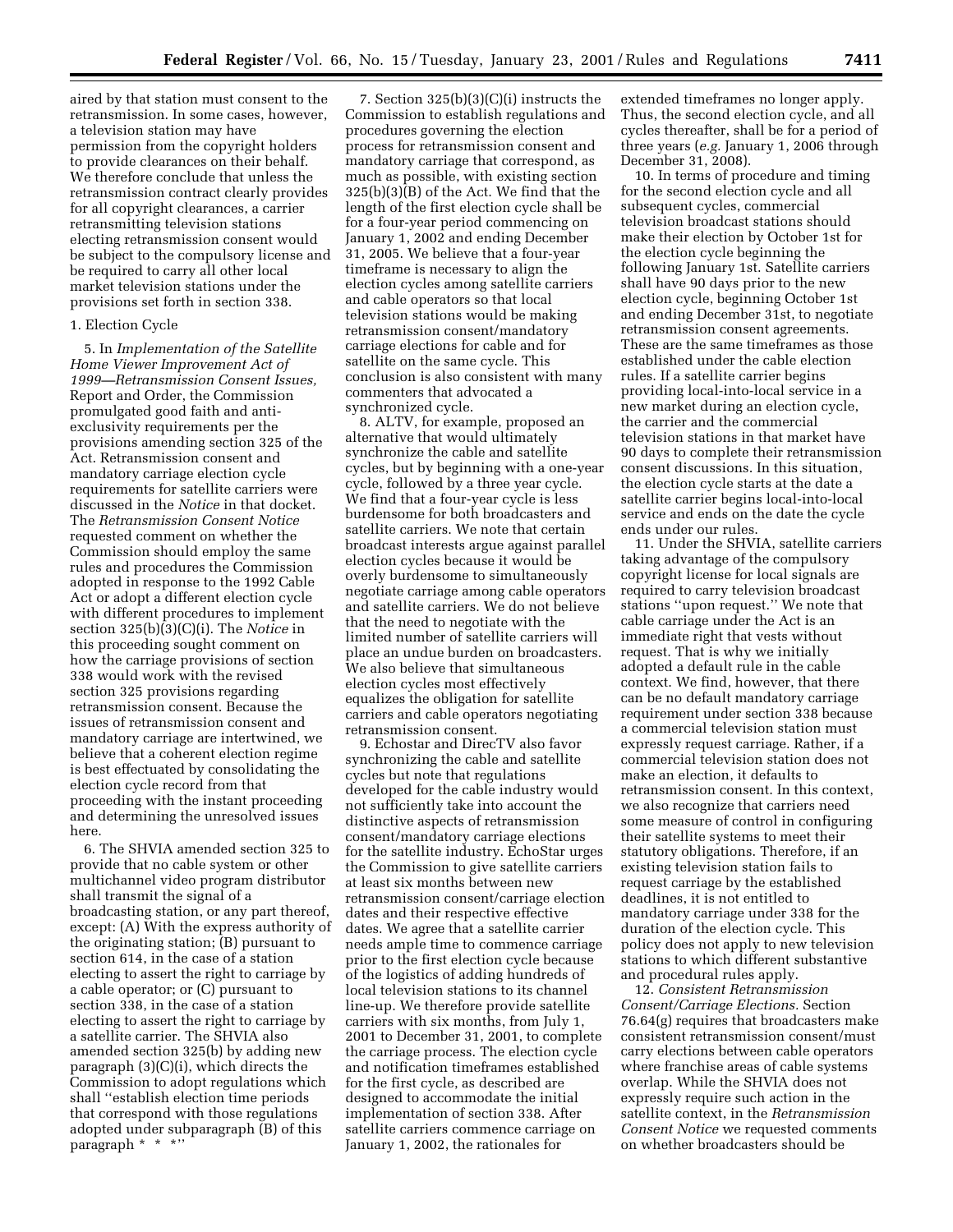subject to a consistent election requirement between satellite carrier and cable operators. Broadcast industry commenters argue that the SHVIA does not require Commission expansion of the consistent election requirements to satellite carriers as well as cable systems. DirecTV, on the other hand, argues that a consistent election rule should be adopted to prevent broadcasters from unfairly disadvantaging one MVPD competitor over another. We find that section 325, amended by the SHVIA, makes no reference to expanding the consistent election requirement to the satellite context, notwithstanding the fact that the obligation was imposed in the cable context. Absent express statutory language to the contrary, we believe that a consistent election requirement between a cable operator and a satellite carrier should not be imposed.

13. While the absence of statutory language guides our determination, we also note that the service area differences between satellite carriers and cable operators also counsels against implementing such a rule. Television broadcast stations elect retransmission consent or mandatory carriage on a system-by-system basis under the cable carriage requirements. There are many cable systems in a television market. Sometimes, a television broadcast station may choose retransmission consent on one cable system, but select mandatory carriage for a system in an adjacent area. A satellite carrier's service area for localinto-local purposes, on the other hand, encompasses television market areas that are substantially broader in scope. When a television station is carried by a satellite carrier, it is either a retransmission consent station or a mandatory carriage station in the local market area. Given these facts, it is difficult to require consistency between the two MVPDs without also requiring a station to make a uniform election for all local market cable systems in order to match the election choice the station made with regard to the satellite carrier.

### 2. Initiating Carriage

14. In the *Notice,* we discussed the framework and procedural rules that should be established for implementing section 338. We sought comment regarding the meaning of the phrase ''carry upon request'' and noted that in the cable context, the Commission initially required the cable operator to contact all local broadcast television stations, in writing, on matters relating to their carriage rights. We asked commenters whether we should adopt a similar rule requiring satellite carriers to

notify all local broadcasters, in writing, of their carriage rights once any local station in a particular market is being carried. The *Notice* also pointed out that broadcast television stations requesting mandatory carriage as part of the election process must make such carriage requests in writing. The Commission sought comment on whether similar provisions should be adopted in the satellite carriage context.

15. ALTV and others assert that a local television station that elects mandatory carriage under section 338 should be considered to have requested carriage as well. ALTV argues that the additional requirement of a formal carriage request is unnecessary where a local television station already has notified a satellite carrier of its choice between retransmission consent and mandatory carriage. We agree with ALTV. An election made by the television broadcast station shall be treated as the request for carriage. The procedural policy we adopt here is necessary to reduce the paperwork lag time that would impede satellite carriers from complying with its section 338 obligations by January 1, 2002.

16. Commenters propose different approaches to the carriage obligations of satellite carriers and the responsibilities of television broadcast stations when local-into-local service is provided in a television market. Broadcasters generally argue that because a satellite carrier's carriage obligations are triggered only when the carrier decides to avail itself of the local-into-local statutory copyright license, it is appropriate for the carrier to notify local stations, in writing, if it decides to rely on such a license. NAB asserts that imposing an affirmative notification requirement on satellite carriers will help prevent disputes about whether parties understood the other's intentions. Conversely, DirecTV asserts that section 338 places an affirmative burden on television broadcast stations to ''request'' carriage on the satellite carrier's system. EchoStar similarly contends that broadcasters should be required to contact satellite carriers in the first instance, in writing, to request mandatory carriage because broadcasters have actual notice of the satellite carriers providing local-intolocal service in their market.

17. We find that television stations have the burden of initiating satellite carriage. DirecTV and Echostar are the only satellite carriers currently operating and providing local-into-local service. It is reasonable to conclude that a television station has actual notice of the local presence of these carriers since satellite subscribers already have access

to certain local television stations and a satellite carrier's programming activities are well publicized.

18. We also find that a television broadcast station must notify a satellite carrier, by July 1, 2001, of its carriage intentions if it is located in a market where local-into-local service is provided. Commercial television stations are required to choose between retransmission consent and mandatory carriage on this date. NCE stations must simply request carriage. We believe that a six month timeframe provides satellite carriers with sufficient time to plan for receive facility accommodations and channel line-up changes before January 1, 2002. To facilitate the carriage process, we also find that a satellite carrier must respond to a television station's carriage request by August 1, 2001, and state whether it accepts or denies the carriage request. If the satellite carrier denies the request, it must state the reasons why. In this context, some valid reasons for not commencing carriage of a television station are: (i) Poor quality television signal; (ii) substantial duplication; (iii) non-local station requesting carriage; and (iv) the satellite carrier is offering local-into-local service via private copyright agreements. If the television station's request for carriage is rejected, it may file a complaint pursuant to the rules established in the Remedies section.

19. With regard to the notification procedure, the request made by the television station must be in writing and sent to the satellite carrier's principal place of business, as listed on the carriers' website or official correspondence. The notification must be sent by certified mail, return receipt requested. A station's written notification should include the name of the appropriate station contact person as well as the station's: (i) Call sign; (ii) address for purposes of receiving official correspondence; (iii) community of license; (iv) DMA assignment; and (v) affirmative carriage election. These notification elements are necessary to ensure that a satellite carrier has the base information it needs to commence the carriage of local television stations.

20. *New Local-Into-Local Service.* In the *Notice,* we requested comment on whether separate procedures should be established for new satellite carriers and whether such rules should be similar to those established for cable carriage. Broadcast commenters favor notification requirements for new market entrants. While generally objecting to a notification burden being placed on satellite carriers, DirecTV submits that if one is adopted, the requirement should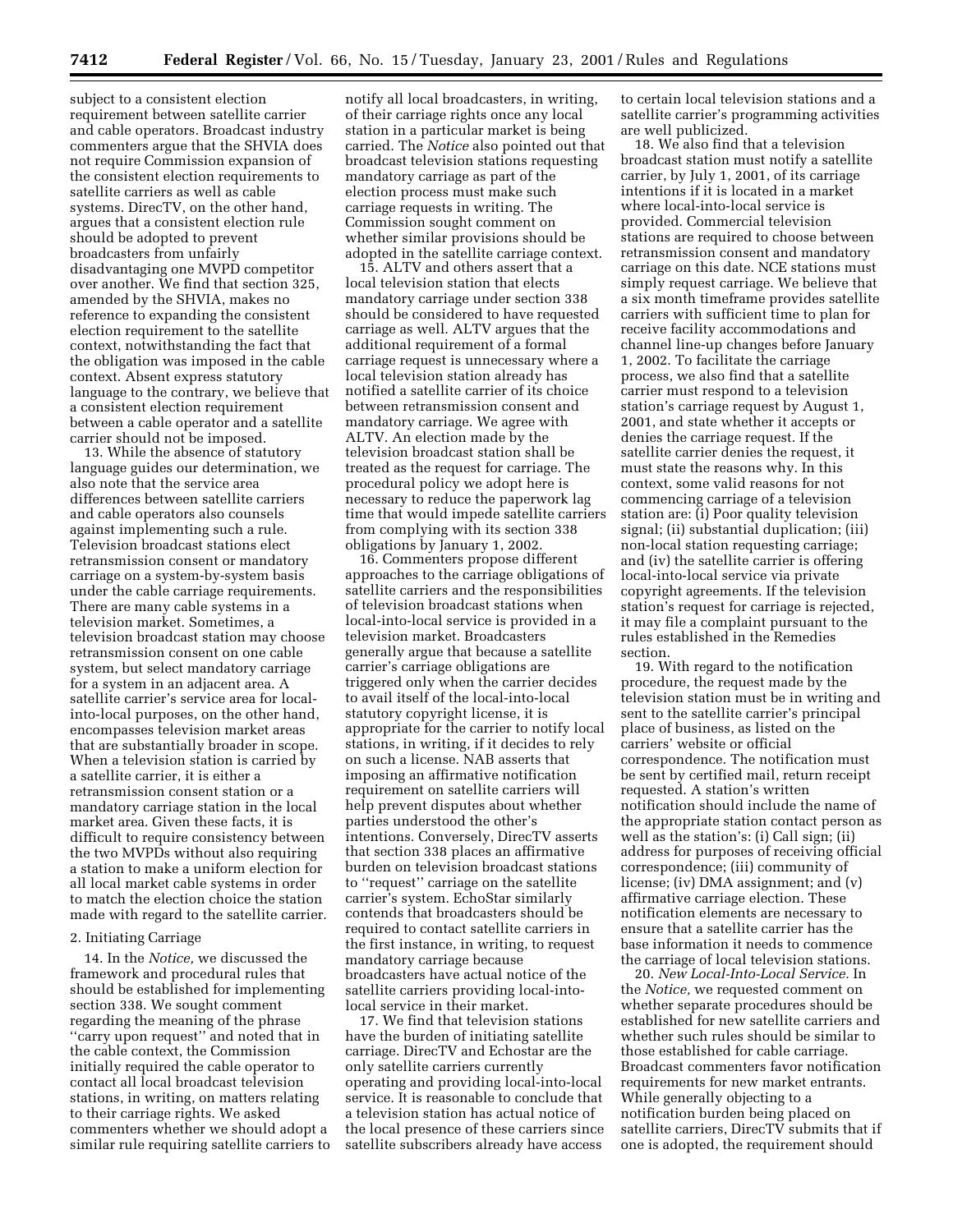only apply to markets in which a satellite carrier commences service after January 1, 2002. We find that a new satellite carrier must notify all local television stations in a given market when it plans to provide local service. Similarly, an existing satellite carrier must provide notice when it provides local-into-local service in a new market. We note that requiring carriers to provide notice in these circumstances is less burdensome because there are far fewer television stations to contend with, at the same time, than in markets with existing local-into-local service. We also believe that advance notice in these situations ensures a level competitive playing field in two respects: (i) all local television stations will know, at the same time, when localinto-local service will be provided in a market and (ii) all local television stations will be able to exercise their carriage rights at the same time.

21. We therefore adopt procedural provisions that substantially replicate the existing requirements for new cable systems under § 76.64. However, we craft the rules in a slightly different manner recognizing that satellite carriers provide a national service. The carriage procedures also provide carriers with adequate preparation time while not unduly delaying the provision of full local-into-local service in a market. We adopt the following guidelines for both new satellite carriers and carriers that offer new local-into-local service for the first time on or after July 1, 2001. First, satellite carriers shall notify local television stations, in writing, at least 60 days before the date it intends to provide new satellite service or intends to enter into a new market. At the same time, the satellite carrier should provide the location of the local receive facility in that particular market. A local television station then must provide its election, in writing, no more than 30 days after receipt of the satellite carrier's notice. If a satellite carrier finds that the television station meets the criteria for carriage under section 338 and our rules, it shall then have 90 days after the election letter was received to negotiate carriage, resolve local receive facility issues, reconfigure its system and channel line-up, notify subscribers of the change in service, and commence carriage of the local television station. If the satellite carrier finds that the station is not qualified for carriage for any of the reasons stated, it shall notify the local station in writing of the reason for such refusal within 30 days of the receipt of the station's election. The television station may either accept the

satellite carrier's conclusion or file a carriage complaint.

22. *New Television Stations.* Section 338 requires carriage of cal stations in local markets regardless of when such stations begin broadcasting. Given this statutory directive, we find that new television broadcast stations licensed and providing over-the-air service have carriage rights under the SHVIA. Those stations licensed to provide over-the-air service for the first time on or after July 1, 2001 will be considered new television broadcast stations for satellite carriage purposes. We believe it appropriate to require a new television station to make its initial election between 60 days before commencing broadcast and 30 days after commencing broadcast. This requirement is similar to the cable rules regarding new television stations. If the station meets all of the requirements under section 338 and our rules, the satellite carriers shall commence carriage within 90 days of receiving a carriage request from the television broadcast station or whenever the new television station provides over-the-air service. If the satellite carrier believes that the station is not qualified, it must notify the station of such a determination with 30 days of receiving the election notice. An aggrieved television station may then file a complaint for non-carriage in the appropriate forum under the guidelines established in section 338.

#### *B. Market Definitions*

23. Section 338(h)(3) defines the term, ''local market,'' as having the meaning it has under section 122(j) of title 17, United States Code. Section 122(j)(2)(A) defines the term, ''local market,'' in the case of both commercial and noncommercial television broadcast stations, to mean the designated market area in which a station is located, and— (i) in the case of a commercial television broadcast station, all commercial television broadcast stations licensed to a community within the same designated market area are within the same local market; and (ii) in the case of a noncommercial educational television broadcast station, the market includes any station that is licensed to a community within the same designated market area as the noncommercial educational television broadcast station.'' In addition to the area described in paragraph (A), a station's local market includes the county in which the station's community of license is located. Section 122(j)(2)(C) defines the term, designated market area to mean the market area, as determined by Nielsen Media Research and published in the 1999–2000 Nielsen Station Index Directory and Nielsen Station Index United States Television Household Estimates or any successor publication.''

24. We did not receive comments interpreting these provisions. DirecTV, however, did suggest that the Commission adopt a rule expressly allowing satellite carriers, at their discretion, to limit a television station's carriage coverage area to its predicted Grade B service contour within its DMA. ALTV and NAB respond that DirecTV's proposal is antithetical to the language and purpose of the SHVIA. NAB asserts that the geographic scope of the mandatory carriage obligation is precisely the same as the scope of the compulsory license granted by Congress—namely, the ''local market,'' which generally means the DMA.

25. We find that the term ''local market,'' as it is used for satellite carriage purposes, includes all counties within a market, as well as the home county of the television station if that county is not physically located in the DMA. We believe that the satellite compulsory license includes not only television stations licensed to a local market, but also extends to stations licensed in one market but assigned by Nielsen to another market. For example, a television station licensed to a community in Jefferson County, Missouri, which is in the Paducah DMA, but assigned by Nielsen to the St. Louis DMA, would be considered within the St. Louis market under section 338. In this case, Jefferson County is the home county, and such a county should be treated as part of the St. Louis DMA for satellite carriage purposes. Moreover, since this station is licensed to a community in the Paducah market, it may assert its carriage rights in that market as well, if satellite carriers decide to provide local-intolocal service there. If there happens to be another television station licensed to a community in Jefferson County, that station will also be considered in the St. Louis DMA and eligible to assert its right to carriage against a satellite carrier. In addition, if a station is licensed to a community that is inside one DMA, but is assigned to another DMA by Nielsen, the station could assert its right to carriage in the market where its community of license is located. For example, KNTV is licensed to San Jose, CA, which is in the San Francisco DMA, but is assigned by Nielsen to the Salinas-Monterey DMA. In this case, KNTV can assert its carriage rights in the San Francisco DMA because that is where its community of license is located. These interpretations are consistent with the SHVIA's goals of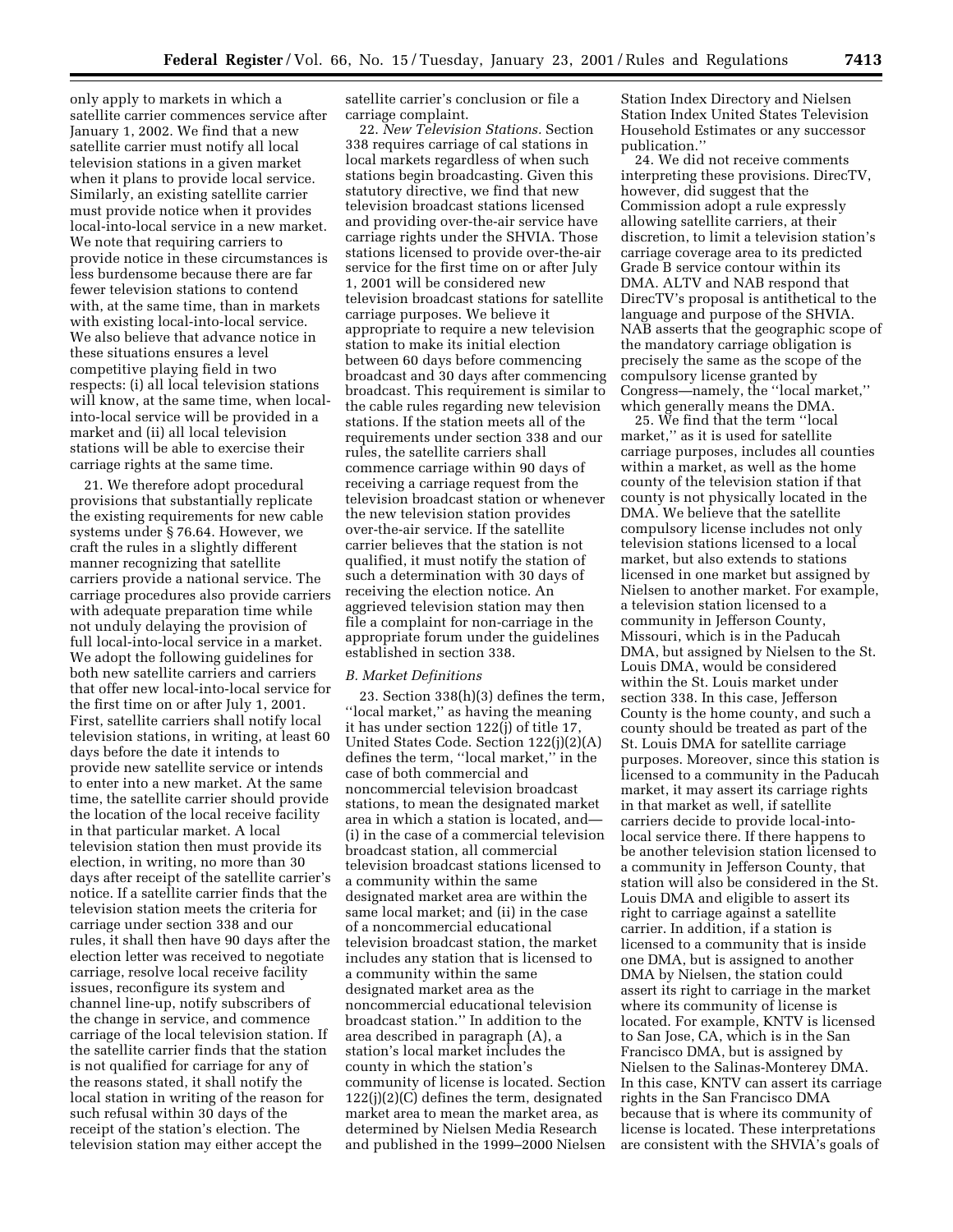preserving over-the-air broadcasting and providing satellite subscribers with a full complement of local station signals.

26. *Timing of Revisions to Market Definitions.* We sought comment on when to change the reference to the 1999–2000 Nielsen publications to reflect changes in market structure and market conditions. We noted, in the cable context, that the rules account for a market update every three years. We asked whether the rules we implement under this section should be updated on a triennial basis or at another interval. We also noted that cable operators are required to use the 1997–98 Nielsen publications to determine local markets for broadcast signal carriage purposes up until January 1, 2003, yet satellite carriers are obliged to use the 1999– 2000 Nielsen publications for carriage purposes. We asked whether satellite carriers and cable operators should be required to use the same annual Nielsen market publications so that both may rely on the same market definition.

27. Our goals here are threefold. We intend to: (i) Implement the language of section 338; (ii) establish comparable timelines and requirements for satellite carriers and cable operators; and (iii) reduce procedural and administrative burdens. BellSouth argues for an extended period between updates to allow for satellite carriers' difficulties in accessing and tuning the satellite equipment used to transport television signals. ALTV and NCTA argue that the Commission should adopt rules allowing for the use of the same Nielsen data by cable systems and satellite carriers as quickly as practicable. NAB asserts that the 1999–2000 lists are the correct ones for the Commission to use to determine markets for the first election cycle commencing in January 1, 2002.

28. We will require satellite carriers to use Nielsen's 1999–2000 DMA market assignments to initially determine their carriage obligations. Satellite carriers and television broadcast stations have been on notice since November 29, 1999, that the 1999–2000 Nielsen publications will be used for section 338 purposes. To avoid overburdening satellite carriers, we will not require market boundaries to be updated on an annual basis. However, we do believe that television markets should be updated triennially, for each election cycle, to better reflect new market conditions and viewership patterns. Satellite carriers may, nevertheless, voluntarily adjust markets based upon county additions found in annual editions of Nielsen DMA market assignment publications. On this point, we agree with DirecTV when it states

that section 122(j)(2) allows a local market originally defined in the 1999– 2000 Nielsen market assignment to be expanded in accordance with later issues of the relevant Nielsen publications. Satellite carriers may add counties to the markets in which they now provide local-into-local service by referring to the Nielsen 2000–2001 DMA market assignments and future assignments. By adopting this approach, a satellite carrier is able to serve new communities on the basis of each yearly Nielsen DMA market change, if that is what is desirable. Counties that are removed from a market in subsequent Nielsen publications should remain in the market for satellite carriage purposes so that satellite subscribers will not lose local-into-local service. This policy fulfills the SHVIA's goal of furthering the availability of local-into-local service and providing effective competition to incumbent cable systems.

29. *Market Modifications.* In the *Notice,* we pointed out that a statutory device exists to expand or contract the size of a local television market for cable carriage purposes and sought opinion on whether the Commission has the authority to implement a market modification mechanism for satellite carriage purposes. Certain broadcast commenters assert that implementing a market modification mechanism is necessary to promote Congress' goal of protecting free television service, placing satellite and cable on equal terms, and preserve localism by ensuring that satellite carriage markets actually reflect what is truly local. However, BellSouth and DirecTV state that the Commission has no authority to add communities to a broadcaster's television market. They believe that section 122(j) limits a station's satellite carriage rights to the DMA that includes its community of license. DirecTV argues, however, that the Commission can and should adopt market modification procedures that allow a satellite carrier to remove a station from the market if it can demonstrate that the station does not serve the relevant market. Paxson, in contrast, argues that had Congress intended to grant the Commission market modification authority, it would have explicitly done so in the statute just as it did in the cable context.

30. We find that the Act does not permit the Commission to change the shape of a television market. While we recognize the concerns raised, we note that the satellite compulsory license is coterminous with the market in which the satellite carrier provides local-intolocal service. Without express language

in the Copyright Act or the Communications Act, any attempt to establish a market addition policy under our public interest authority would be moot because a satellite carrier cannot retransmit a local television station under section 338 into another market without subjecting itself to copyright liability under section 122 of the Copyright Act. In addition, there is no explicit provision providing the Commission with the authority to modify markets in the manner permitted under section 614(h). Therefore, we cannot establish a market modification policy on our own motion. We note that the Senate version of the SHVIA had, at one point in time, a market modification provision. This subsection was not adopted by Congress. Thus, any attempt by the Commission to implement a market modification regime would run counter to the express intent of Congress.

31. *Coverage.* Satellite carriers are currently developing spot beam technology where programming can be delivered to a discrete geographical location using a specialized satellite. Spot beam satellites have the potential to increase satellite system channel capacity through the re-use of transponders. DirecTV argues that satellite carriers should be permitted to use spot beams, when they are in operation, for local-into-local service even if the beam does not cover the entire market. We will permit carriers to use spot beam satellites in such a manner. We first observe that section 338 does not require a satellite carrier to serve each and every county in a television market. Rather, it requires that in the areas it does provide localinto-local service, it must carry all local television stations subject to carriage under the statute. In this context, we recognize that there are some markets, such as the Denver DMA encompassing counties in four states, that are geographically expansive. A spot beam may not be able to cover the entire DMA in these instances, and to make the satellite carrier reconfigure its spot beam may deprive it of capacity to serve additional markets with local-into-local coverage.

#### *C. Receive Facilities*

32. Section 338(b)(1) states that, ''A television broadcast station asserting its right to carriage under subsection (a) shall be required to bear the costs associated with delivering a good quality signal to the designated local receive facility of the satellite carrier or to another facility that is acceptable to at least one-half the stations asserting the right to carriage in the local market.''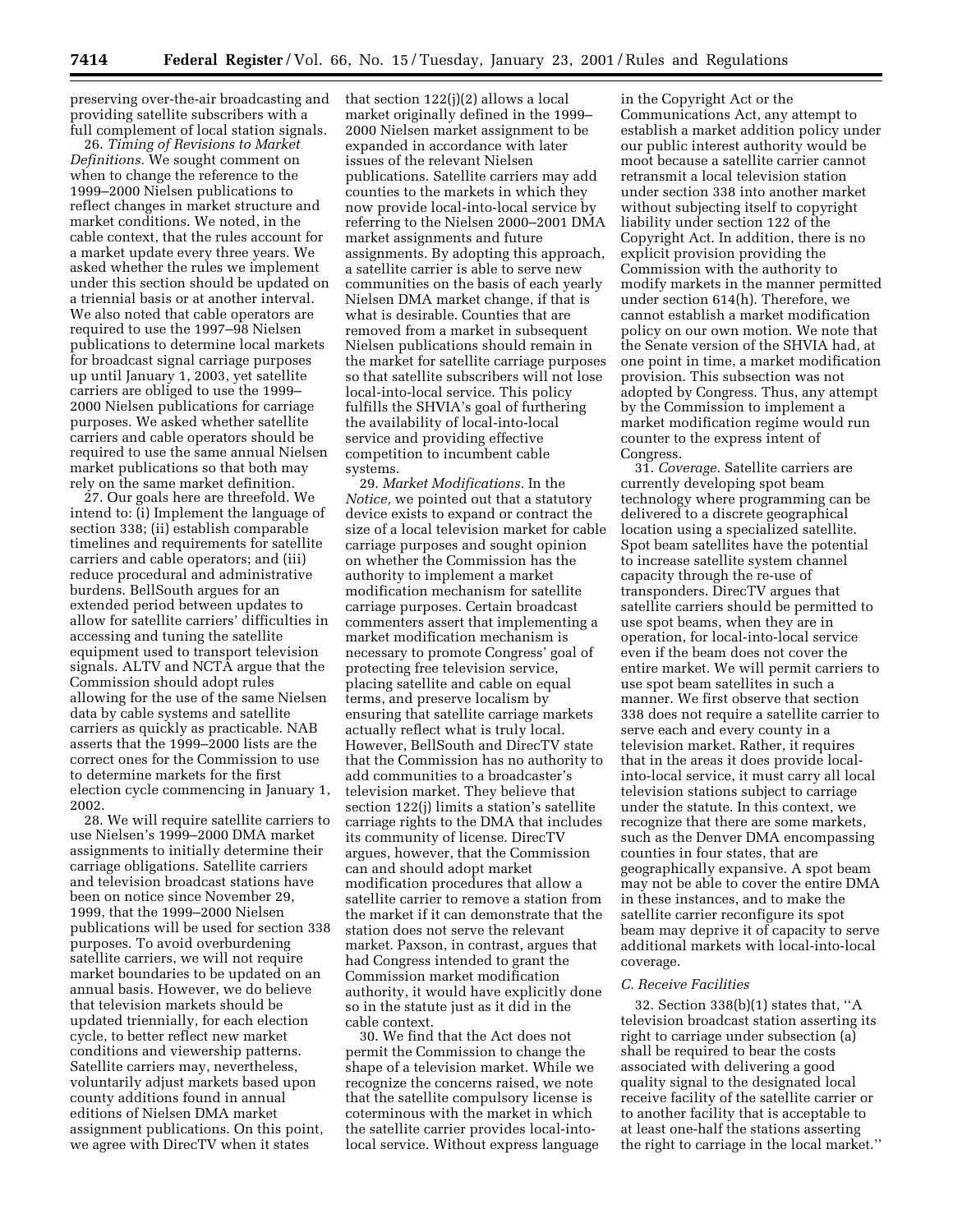Section 338(h)(2), in turn, defines the term ''local receive facility'' as ''the reception point in each local market which a satellite carrier designates for delivery of the signal of the station for purposes of retransmission.'' The *Notice* sought comment on the term ''local receive facility'' and on the parameters under which a satellite carrier may construct and designate a local receive facility. We noted that the statutory language could be read to permit the satellite carrier to establish a regional receive facility that would receive broadcast signals from other markets provided 50% of the relevant broadcasters agreed to the location. We also asked questions concerning the procedures by which a satellite carrier must inform local market television stations of the location of the receive facility, and whether there should be Commission procedures to resolve a broadcaster's complaint if it disputes the receive location selected by the majority of broadcasters.

33. DirecTV agreed with the preliminary statement in the *Notice* that ''the most economically feasible means [of delivery of multiple local broadcast signals] is to aggregate signals in each local market at one point and deliver them over the facilities of an interstate telecommunications carrier to the uplink site(s)'' and co-locate at such a carrier's switching center. DirecTV provided comments detailing the process needed to establish a local receive facility, a process they have used to create 27 local receive sites to provide service to 27 local-into-local markets served since the SHVIA was enacted at the end of November, 1999. According to DirecTV, the parameters for construction and designation of a local receive facility include: (i) Access to multiple long distance common carriers for DS–3 or other high-speed digital fiber circuits; (ii) access to at least one local common carrier that can provide TV1 quality digital fiber circuits to most, if not all, television broadcast stations [in the DMA], and/or local DS– 3 circuits, microwave, and broadband analog service as local conditions may require; (iii) access to multiple long distance carriers that can provide a wide area data network up to 256kb/s as well as dial up voice service must also be available; (iv) access to building rooftop with connecting conduits to support, where needed, good quality over-the-air television reception, microwave links, and satellite reception; (v) access to a suitable area with connecting conduits to support a satellite downlink antenna; and (vi) access to a suitable area to install equipment to support all local

collection, compression, monitoring, and transmission equipment. This area must be securable against unauthorized access and have stable power source and HVAC. DirecTV also states that local receive facilities must be planned twelve months in advance.

## 1. Local Receive Facilities

34. In the definition of ''local receive facility'' in section 338(h)(2), the satellite carrier is the entity authorized to designate the placement of a local receive facility. If the satellite carrier designates a local receive facility, the television broadcast stations are required by the statute to bear the costs of delivering a good quality signal to ''the designated local receive facility of the satellite carrier.'' We find that the statute expressly provides that the satellite carrier has the right to determine the location of the local receive facility. We disagree with the proposals offered by AAPTS and Network Affiliates to require a satellite carrier to locate a receive facility either within the Grade B contour or not more than 50 miles from the community of license of each of the local stations in a market. We recognize that in some of the larger DMAs in the western United States, some broadcast stations may be required to provide their signals over hundreds of miles if the receive facility is located beyond a local commercial or non-commercial television station's Grade B signal. We believe this is the reason Congress provided for an alternative receive facility. But, we do not believe it would be consistent with statutory language, which requires the broadcast station to bear the cost of delivering a good quality signal, to require satellite carriers to bear the cost of erecting additional facilities to receive signals from stations that are more than 50 miles away from a designated receive point.

35. With respect to the costs of erecting and maintaining the receive facility itself, we note that in the cable context, the cable operator pays the costs for signal processing at its principal headend. Given that the satellite carrier's local receive facility functions like a headend, and is under the carrier's control, we believe that the satellite carrier has the sole responsibility to pay for the costs of building and maintaining such a facility. We also find that the satellite carrier should pay for the costs of constructing and maintaining an alternative receive facility. This is appropriate particularly if the alternative facility is regional, and the satellite carrier benefits from having fewer facilities to build and maintain.

36. We note that DirecTV and Echostar have already built facilities in a number of television markets where they now provide local-into-local service. While DirecTV states that twelve months is the minimum amount of time necessary to establish a receive facility, we believe that the satellite carriers that are currently providing local-into-local service should not experience any difficulties in carrying local television stations by January 1, 2002 due to buildout issues. In the future, satellite carriers that enter new markets with local-into-local service should be able to fulfill their carriage obligations because section 338 does not impose carriage obligations until the satellite carrier retransmits at least one local television station, which would necessitate that the carrier have a receive facility in place or under development before the carriage requirement is triggered.

37. We also find, as AAPTS and others suggest, that a satellite carrier should designate the same receive facility for both retransmission consent and mandatory carriage television stations so as to avoid any opportunity to assign less convenient facilities to those stations seeking mandatory carriage.

### 2. Alternative Receive Facility

38. The definition of local receive facility in section 338(h)(2) strongly suggests that Congress intended to permit carriers to designate a single point for all local-into-local stations to be received, processed and retransmitted. However, the second clause of section 338(b)(1) provides that, with respect to the costs of delivering a good quality signal, there may be 'another facility that is acceptable to at least one-half the stations'' to which the television broadcast station delivers a good quality signal. The *Notice* considered this other facility as a facility outside the local DMA, perhaps a facility serving a regional area. Some commenters agreed that this is the likely meaning of this clause. We note, however, that this is not the only possible meaning of ''another facility.'' As DirecTV suggests, the other facility could be an alternative facility, not necessarily a non-local or regional facility. Most of the comments on this subject assumed that the other facility would be a non-local, regional facility established by a satellite carrier and that is acceptable to at least one-half of the stations asserting the right to carriage. We focus here on this interpretation and the necessary rules to implement it, but we do not foreclose the possibility that the creation of an alternative site,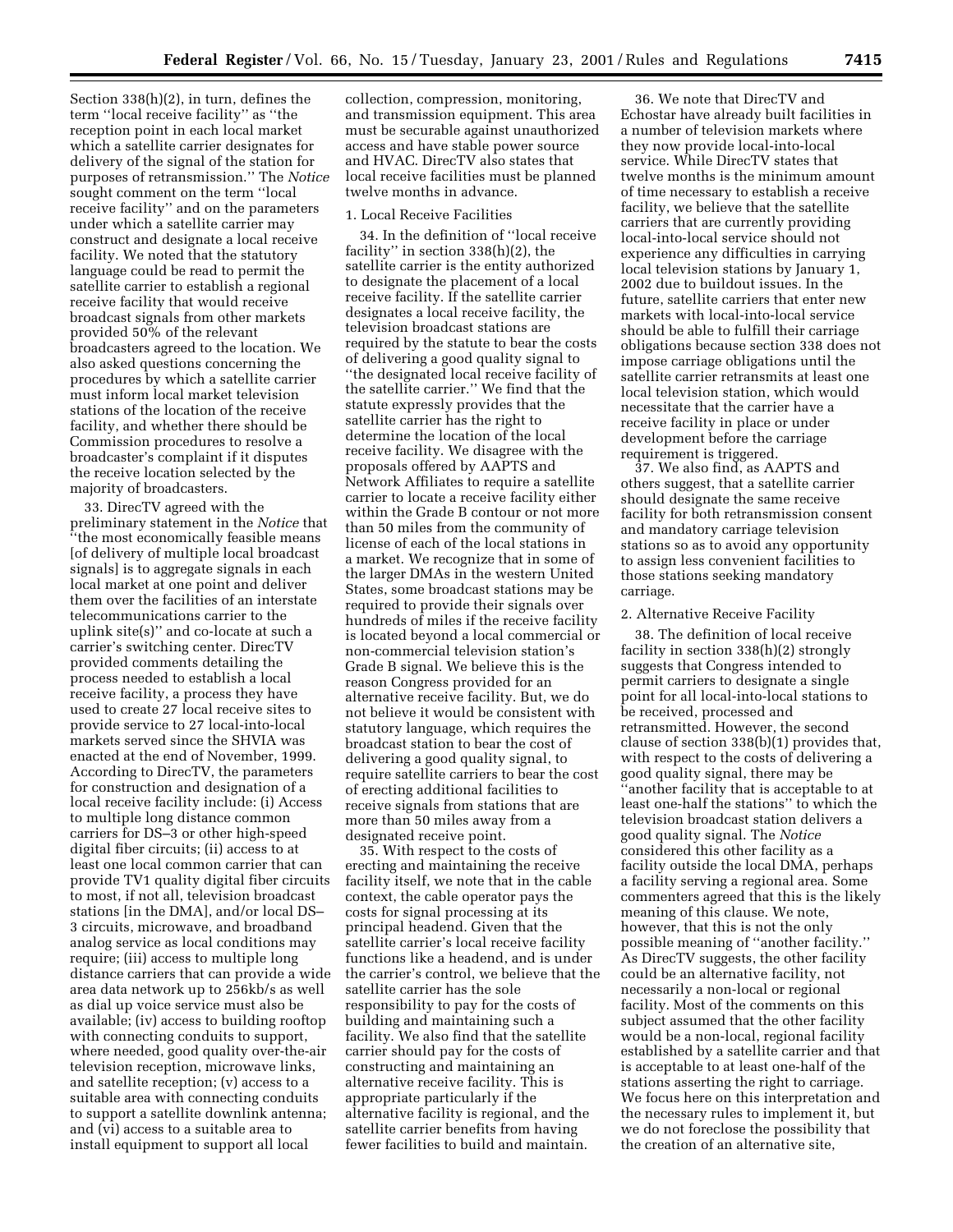whether local or non-local, can also be consistent with the statutory language. An alternative local receive facility would be one selected after the satellite carrier has chosen its first designated local receive facility.

39. AAPTS states that the consent of at least one local NCE station eligible for carriage in the market should be required before an alternate facility is chosen. Broadcast groups generally assert that non-local receive sites should not be selected unless the majority of stations in each affected market agree to the location of the facility. Echostar argues that it is significantly more burdensome for satellite carriers to seek the agreement of a majority of stations in each locality than the majority of stations in a particular region. ALTV states that a non-local receive facility may be established if half the local stations electing mandatory carriage, rather than retransmission consent, agree to the alternate site.

40. Under our reading of the phrase ''that is acceptable to at least one-half the stations asserting the right to carriage in the local market,'' we find that an alternative receive facility may be established if 50% or more of those stations in a particular market consent to such a site. As the statute uses the term ''local,'' we find that the calculation should be based on the majority of stations entitled to carriage in each affected market, not the aggregate number of stations in all affected markets. Since the ''right to carriage'' under section 338 extends, at least initially, to all local television broadcasters, the calculation includes all stations, whether they elect mandatory carriage or retransmission consent. We disagree, in part, with ALTV, which asserts that a non-local receive facility may be established if half the local stations electing mandatory carriage, rather than retransmission consent, agree to the alternate site. Just as we decide that a satellite carrier should include both retransmission consent and mandatory carriage local stations on the same designated local receive facility, we do not distinguish between retransmission consent and mandatory carriage in the determination of an acceptable alternative receive facility. We note, however, that if a satellite carrier has both a designated local receive facility and a non-local or regional receive facility and can accommodate local stations for retransmission into their local markets at either one, the television station may choose whether to deliver its good quality signal to one or the other, and must notify the satellite carrier to which one of the

facilities it will deliver its signal. Each local television broadcast station requesting carriage must bear the cost of delivering its good quality signal to the receive facility.

41. All stations ''asserting a right to carriage,'' either through retransmission consent or mandatory carriage, may participate in the consideration of whether an alternative receive facility is acceptable. We note that television stations that substantially duplicate other local television stations may not ultimately be carried, but should, nevertheless, be counted in the 50% of stations that must find the alternative facility acceptable. For example, if there are 20 stations in a local market that may request carriage, but only 16 that must ultimately be carried, the satellite carrier must notify all 20 stations of a proposed alternative receive site, and at least 10 must find the alternative site acceptable.

42. As several commenters observed, a satellite carrier's local receive facility is the equivalent of a cable system's headend. We do not believe that the statute requires, nor that any party contemplates, that television stations can unilaterally select a site and force a satellite carrier to construct a facility or move its receive facility there. NAB asserts that the Act contemplates negotiations in which a carrier attempts to persuade more than half of the stations eligible for carriage to agree to deliver a good quality signal to a particular location outside the local market. We agree with NAB on this point. If the satellite carrier designates one local receive facility, 50% or more of the local stations may not demand or require that the satellite carrier provide an alternative receive facility. We find that Congress intended that the satellite carrier be part of the negotiation process concerning the establishment of an alternative receive facility. Given the costs and steps involved in creating a receive facility, the satellite carrier is to play a central role in such discussions. Indeed, we expect that in most cases, the satellite carrier will be the initiating party seeking to use a non-local or regional receive facility other than its designated local receive facility and to obtain the consent of at least 50% of the stations asserting the right to carriage.

43. As noted, the statute assigns costs to the broadcaster when providing the satellite carrier with a good quality signal to either a local or alternative facility. We agree, therefore, with BellSouth that a satellite carrier is not obligated to carry a television broadcast station that refuses to pay for the costs of providing a good quality signal. For similar reasons, we disagree with

Network Affiliates' proposal that if the carrier uses an alternative facility, which at least half of the local stations find acceptable, then the satellite carrier should pay the incremental costs of delivering each broadcaster's signal if the alternative facility is more than 50 miles from the reference point of the station's community of license.

## 3. Notification

44. We conclude that a satellite carrier should provide local television stations with information on the location of an existing local receive facility, or where it plans to build a local or alternative receive facility, before the station makes its election. Advance notice of the receive point location is necessary because television stations must make arrangements for delivering good quality signals to the receive site. Advance notice is also desirable to enable the satellite carrier to negotiate with all the local television stations concerning alternative receive facilities. In the event a satellite carrier must select which duplicating station or NCE station to carry from among several that request carriage, nothing in the statute or our rules prevents the satellite carrier from taking into consideration which stations that find the satellite carrier's proposed alternative receive facility acceptable. As described, we consider this to be a fair subject for negotiation amongst the affected parties.

45. We disagree with DirecTV's argument that satellite carriers not be required to inform local broadcast television stations of the location of the receive facility until after such stations have notified the carrier, in writing, that they wish to be carried pursuant to section 338, and it has been established that they are otherwise eligible for such carriage. We see no reason to keep the location of existing designated local receive facilities or planned sites a secret. We agree with the suggestion of other commenters that the satellite carrier should designate the local receive facility in its carriage agreements with local television stations or, in the mandatory carriage situation, provide notice to the affected stations as to the location of the local receive facility.

46. Satellite carriers must be afforded a reasonable period of time to finalize arrangements for the location of the local receive facility in order to meet the January 1, 2002 deadline. Any delays by local television stations will work against a satellite carrier meeting its carriage obligations in a timely manner, which ultimately works against the television stations and viewers, as well. Therefore, when a satellite carrier has a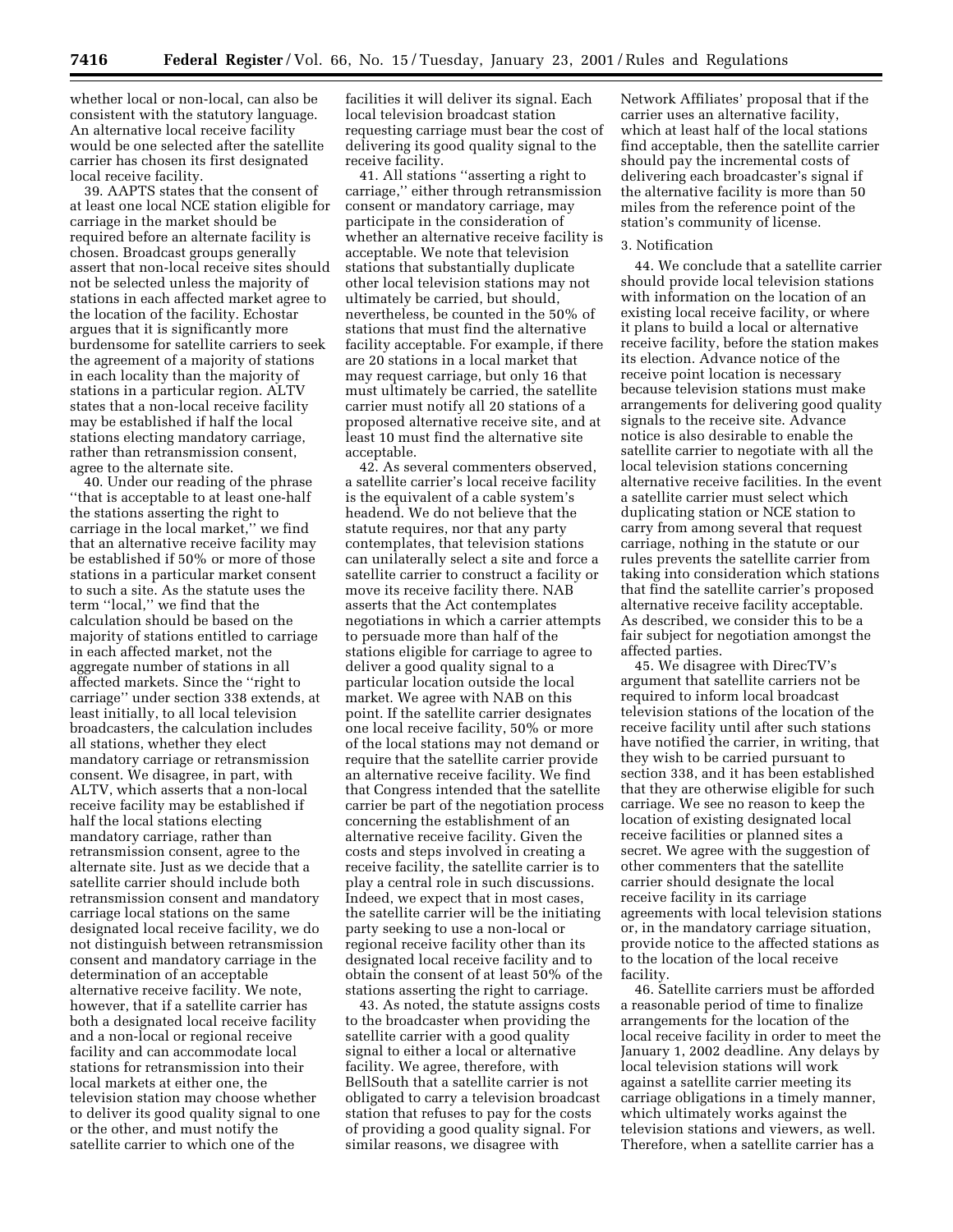designated local receive facility to which local stations seeking carriage must deliver a good quality signal, the carrier must make the location of this facility known by June 1, 2001 for the first election cycle, and at least 120 days prior to the commencement of all election cycles thereafter. The means by which television stations are notified is left to the discretion of the satellite carrier.

47. BellSouth suggests that a carrier should give local television stations 90 days notice before it moves a local receive facility in order to protect the legitimate interests of television stations and to avoid service disruption to subscribers. We agree, in principal, with BellSouth's proposal. Generally, a satellite carrier may relocate the designated local receive facility every three years coinciding with the election cycle. We believe that satellite carriers should have the flexibility to change their designated local receive facility or alternative facility, and will require 60 days advance notice to all local stations. We are concerned, however, that the relocation of a local receive facility may make it more difficult for some television stations to pay the costs of delivering a good quality signal. Therefore, if a satellite carrier decides to relocate the designated local receive facility during an election cycle, it should pay the television stations' costs to deliver a good quality signal to the new location. With respect to moving the alternative facility, the new location must be acceptable to at least half of the local stations entitled to carriage in the local market. Obtaining such agreement may require more than 60 days notice, and the satellite carrier may find it necessary to plan for a new alternative facility with additional advance notice. A satellite carrier may not require local stations to deliver their signals to a new alternative facility unless and until at least 50% of the stations agree to the new facility.

## 4. Process

48. The *Notice* requested comment on the process by which broadcast television stations agree to the establishment and location of an alternative receive facility. NAB urges the Commission to establish a complaint process whereby stations in the minority of a determination of an acceptable alternative receive facility can protest if they believe the designation of a non-local receive facility site would undermine or evade the mandatory carriage requirements. BellSouth disagrees with this suggestion because under section 338(b)(1), the stations' vote decides the issue, and

there is no statutory basis for Commission action to review or reverse this process. AAPTS responds by stating the Commission has the authority to create remedial processes that are not expressly mandated by statute.

49. We decline to establish a special complaint standard or process for disputes concerning alternative receive facility disputes. To the extent a television broadcast station believes its right to carriage has been denied because fewer than 50% of the relevant stations agreed to an alternative site, such claims may be raised in a mandatory carriage complaint. If there is no dispute that 50% or more of the local stations that could assert mandatory carriage have agreed to an alternative site, then we see no issue that would require our intervention.

50. We find that the negotiations and arrangements among local television broadcast stations and satellite carriers with respect to agreeing upon an alternative local receive facility are generally intended to be a voluntary process. We also decline to adopt a good faith test to be used in the context of receive point negotiations.

## 5. Good Quality Signal

51. *Standard.* In the *Notice,* we inquired about the ''good quality signal'' mandate in section 338. Under the current cable carriage regime, television broadcast stations must deliver either a signal level of –45dBm for UHF signals or –49dBm for VHF signals at the input terminals of the signal processing equipment, to be considered eligible for carriage. We sought comment on whether the signal quality parameters under section 614 and the Commission's cable regulations are appropriate in the satellite carriage context.

52. DirecTV states that the Commission should define ''good quality signal'' as one that will facilitate efficient MPEG compression of all channels. DirecTV proposes that the signal must meet the requirements of GR–338 CORE, TV1 for <20 route miles. It states that the ''<20 route miles'' specification contains essential elements that are necessary for the digital video compression equipment used in DBS systems. DirecTV also argues that the Commission should require a television broadcast station to contract with a local telecommunications common carrier to lease a dedicated TV1-quality fiber circuit from the broadcast station to the satellite carrier's local receive facility. We decline to adopt DirecTV's good quality signal proposals for several reasons. First, we believe that the TV1 standard is too rigid a construct.

Specifically, a signal-to-noise ratio of +67 dB cannot be easily implemented by most television broadcast stations. Broadcasters do not have to meet such exacting ratios and levels when delivering signals to a cable operator's headend to qualify for carriage. Moreover, as NAB points out, satellite carriers, such as Echostar, have been retransmitting local television signals that they have received over-the-air without much concern about signal quality. We also note that it would be prohibitively expensive for a small television station to lease a dedicated TV1 circuit from a telecommunications carrier. It is not our intention to impose inordinate costs on small television stations that would prevent them from being carried by a satellite carrier.

53. We decide to apply the current good quality signal standards applicable in the cable context to satellite carriers, as suggested by ALTV. The standards that have been applied to cable operators have functioned well since the inception of the statutory cable carriage requirements seven years ago. No evidence has been presented suggesting the cable signal quality standard will not prove equally satisfactory in the satellite context. We believe that the application of the current good quality signal standards will provide parties with a workable, tested standard.

54. Christian Television Network (''CTN'') argues that the good quality signal standard should not be premised on off-air signal strength, but should turn on the quality of the picture delivered by any means. AAPTS also states local stations that cannot provide a good quality signal to the local receive facility over-the-air should be permitted to deliver the signal in another way. We agree with these commenters that television stations may use any delivery method to improve the quality of their signals to the satellite carrier. A television station may use microwave transmissions, fiber optic cable, or telephone lines as long as they pay for the costs of such delivery mechanisms. Such alternative delivery methods are sanctioned under the cable carriage rules and should be applicable in the satellite carriage context.

55. *Carriage of Television Stations With Disputed Signal Quality.* In the *Notice,* we recognized that a broadcaster not providing a good quality signal to a cable system headend is not qualified for carriage. In this situation, a cable system is under no obligation to carry such a signal, but the broadcaster has an opportunity to provide equipment necessary to improve its signal to the requisite level and gain carriage rights. We sought comment on whether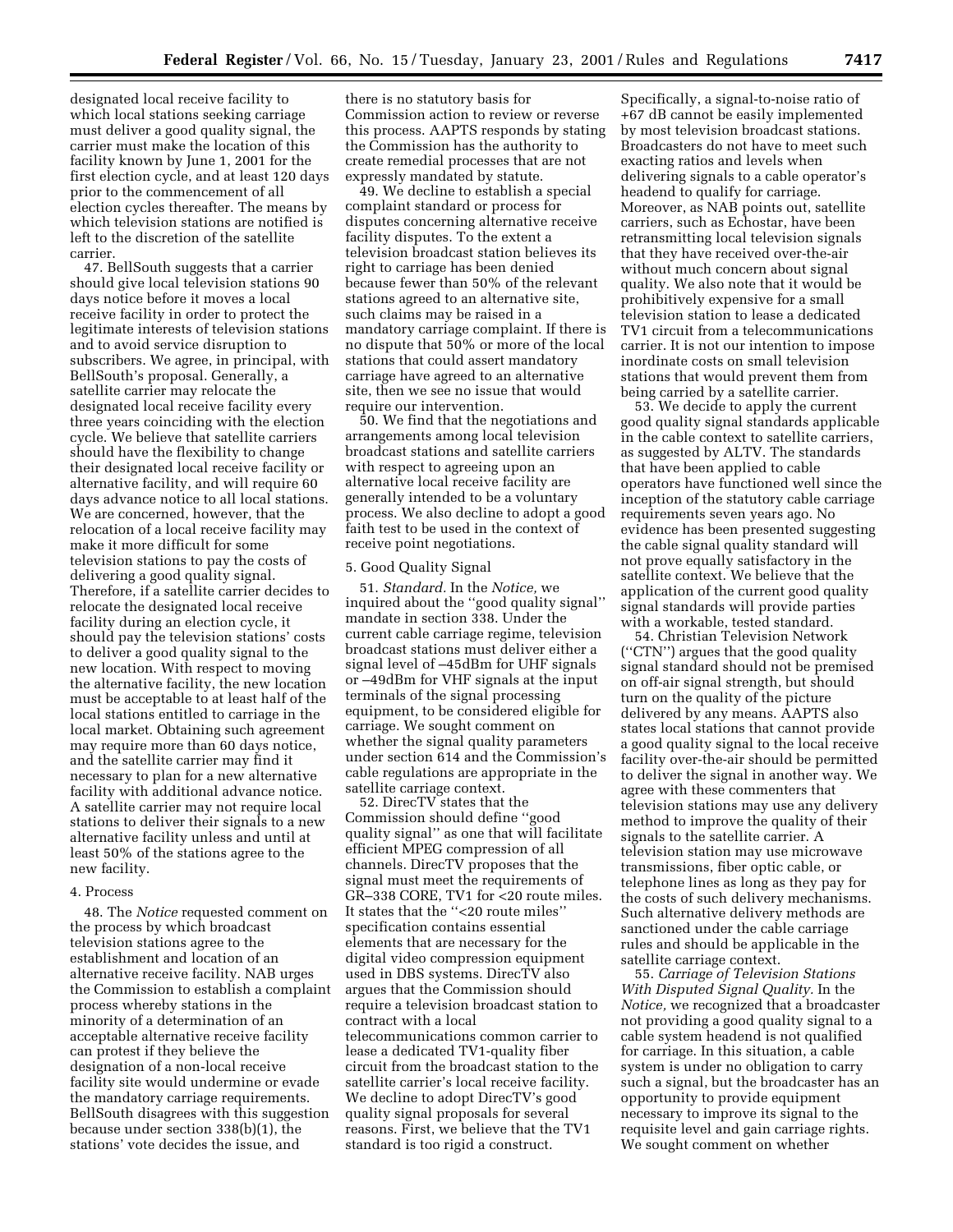Congress intended the same result for broadcasters that do not provide a good quality signal to the local satellite receive facility.

56. ALTV, AAPTS, and Network Affiliates agree that a satellite carrier may insist that a station cover the costs of delivering a good quality signal; they argue, however, that a satellite carrier cannot refuse to carry a television station just because its signal is less than adequate. NAB comments that satellite carriers operating under section 338, unlike cable systems operating under sections 614 and 615, do not have the option of holding a station's carriage ''hostage'' during a dispute about a good quality signal. It posits that even if the Commission had the power to allow carriers to do so, it should decline that invitation, since a litigious satellite carrier could, as a practical matter, unilaterally postpone the effective date of the section 338 requirements for long periods by dragging out Commission and court enforcement proceedings. Conversely, DirecTV and LTVS assert that a satellite carrier may refuse to carry a station that fails to provide a good quality signal to the local receive facility. LTVS adds that the satellite carrier should first notify the broadcast station of the deficient signal, including measurements and relevant data, and then discontinue carriage if the broadcaster fails to improve the signal quality.

57. We disagree with the broadcast groups on this issue. We first observe that the statute does not affirmatively instruct satellite carriers to carry television stations that do not provide a good quality signal. Rather, section 338 only provides that a television station is responsible for the costs of delivering a good quality signal. Given the absence of a statutory directive, we must interpret section 338 in a manner that is both reasonable and consistent with current law. We also find that it would be contrary to the public interest to require satellite carriers to carry television stations that provide a poor quality signal. The principle reason underlying this decision is that satellite subscribers would not benefit from receiving a television signal that is of poor quality. In this instance, we believe that satellite subscribers would rather subscribe to cable or receive the signals over-the-air rather than pay for inadequate television signals retransmitted by a satellite carrier. Moreover, cable operators are not required to carry poor quality signals under sections 614 and 615 of the Act. Noting the SHVIA's directive in establishing comparable carriage requirements between satellite carriers

and cable operators, we should not require the carriage of poor quality signals under section 338. We note that our findings here do not relieve the satellite carrier of its obligations to carry television signals where it provides local-into-local service. Rather, the satellite carrier does not have an obligation to carry television stations until they voluntarily pay and provide a good quality signal.

58. *Good Signal Quality Measurement and Testing.* With respect to the manner of testing for a good quality signal, we note that the Commission has adopted a method for measuring signal strength in the cable carriage context. Generally, if a test measuring signal strength results in an initial reading of less than

 $-51$  dBm for a UHF station, at least four readings must be taken over a two-hour period. If the initial readings are between  $-51$  dBm and  $-45$  dBm, inclusive, readings must be taken over a 24-hour period with measurements not more than four hours apart to establish reliable test results. For a VHF station, if the initial readings are less than  $-55$  dBm, at least four readings must be taken over a two-hour period. Where the initial readings are between  $-55$  dBm and  $-49$  dBm, inclusive, readings should be taken over a 24-hour period, with measurements no more than four hours apart to establish reliable test results. The Commission stated that cable operators are further expected to employ sound engineering measurement practices when testing signal strength. We sought comment on whether we should require the same signal testing practices for measuring a broadcaster's signal strength in the satellite context.

59. LTVS states that the signal testing practices used in the cable context should apply in the satellite context. NAB proposes adding ''additional safeguards'' to the signal testing process, such as permitting local stations to observe measurement procedures and requiring use of independent engineers to conduct tests. NAB also advocates that the good quality signal requirements for satellite carriers should incorporate the various findings in Commission rulings in the cable context, such as the requirement that an operator use actual field measurements, rather than computer predictions, to measure a television station's signal. BellSouth argues that NAB provides no support for imposing more stringent requirements on satellite carriers than on cable systems. BellSouth also argues that like cable systems, satellite carriers should cooperate in testing the signal quality delivered by television stations

to the satellite carrier's local receive facility.

60. We believe that the signal testing practices in the cable carriage context should be generally applied in the satellite carriage context. The Commission developed its engineering standards through experience in adjudicating signal quality disputes between cable operators and television broadcast stations. In this instance, commenters have not provided any arguments or data suggesting that the cable practices and engineering standards would be unsuited for satellite carriers. As for NAB's call for additional safeguards, we find that such engineering and procedural processes should not be implemented as regulatory requirements. Instead, the parties should look to precedent as useful guidance. With regard to testing fees, we believe that the television broadcast station should pay for signal tests.

61. At the same time, however, we note that the satellite carrier's local receive facility may not have a tower with broadcast station reception equipment mounted onto it like that is found at a cable system's principal headend. It has been standard practice among cable operators and broadcasters to test a television station's signal strength at the tower site. To remedy this situation, we strongly recommend that satellite carriers and broadcasters follow the testing procedures for field strength measurements found in § 73.686(b)(2) of the Commission's rules, in addition to following the good engineering practices established in the cable context. These rules, we believe, will serve as an adequate proxy for conducting signal measurements in lieu of an actual tower.

#### *D. Duplicating Signals*

62. *Definition.* Section 338(c)(1) states that:

Notwithstanding subsection (a), a satellite carrier shall not be required to carry upon request the signal of any local commercial television broadcast station that substantially duplicates the signal of another local commercial television broadcast station which is secondarily transmitted by the satellite carrier within the same local market. \*\*\*

In the *Notice,* we asked several definitional questions concerning this phrase.

63. Section 614(b)(5) provides that a cable operator is not required to carry the signal of any local commercial television station that substantially duplicates the signal of another local commercial television station which is carried on its cable system, or to carry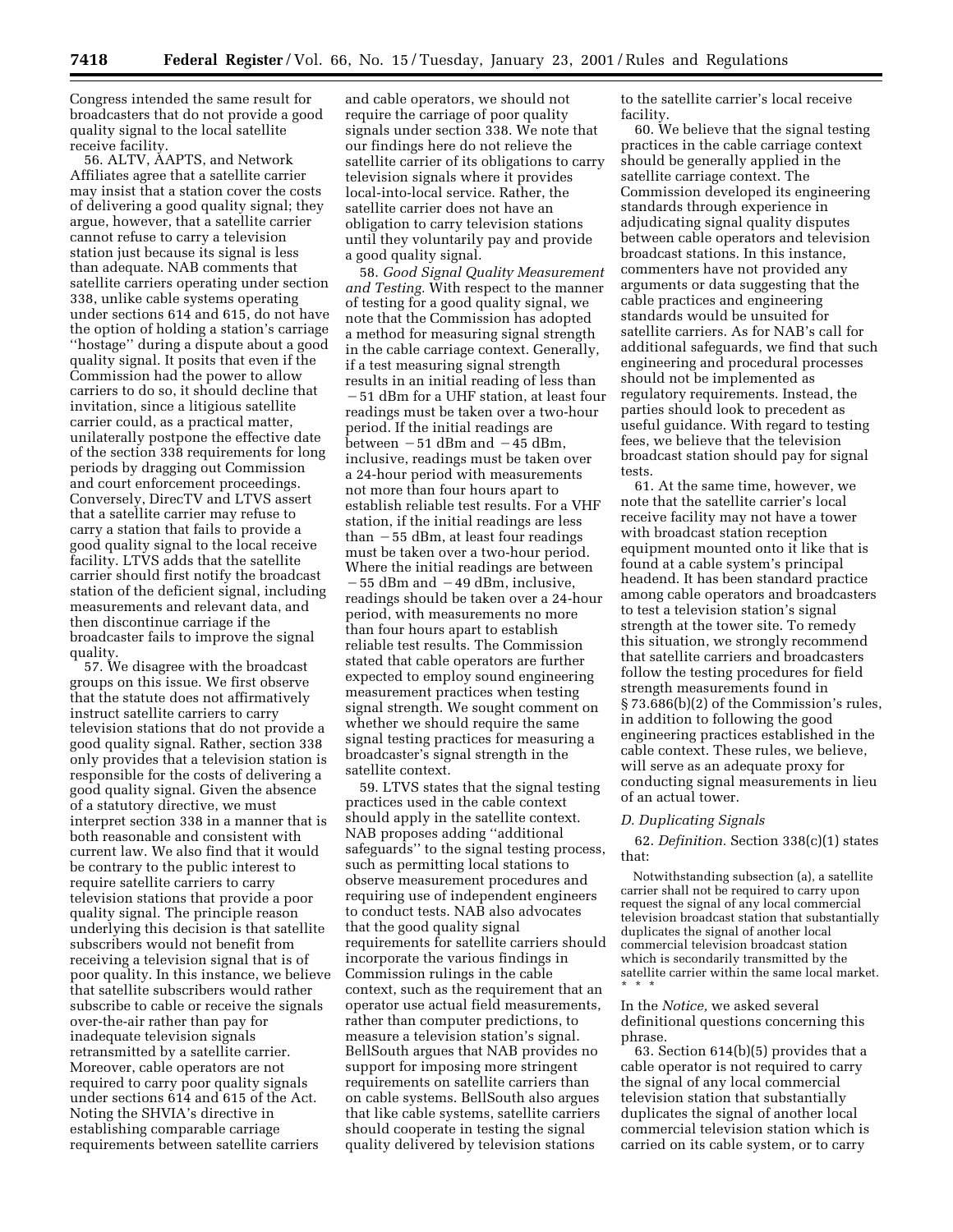the signals of more than one local commercial television station affiliated with a particular broadcast network. The Commission decided that, based on the legislative history of this section, two stations ''substantially duplicate'' each other ''if they simultaneously broadcast identical programming for more than 50 percent of the broadcast week.'' For purposes of this definition, identical programming means the identical episode of the same program series. Section 615(e) provides that cable operator with cable system capacity of more than 36 usable activated channels, and carrying the signals of three qualified NCE stations, is not required to carry the signals of additional stations the programming of which substantially duplicates the programming broadcast by another qualified NCE station requesting carriage. The 1992 Cable Act states that substantial duplication was to be defined by the Commission in a manner that promotes access to distinctive noncommercial educational television services. The Commission concluded that an NCE station does not substantially duplicate the programming of another NCE station if at least 50 percent of its typical weekly programming is distinct from programming on the other station either during prime time or during hours other than prime time. We sought comment on whether the Commission should apply the cable carriage duplication definitions to satellite carriers under section 338.

64. DirecTV proposes that the definition of ''substantial duplication,'' as employed in section 338(c), should include identical programming, whether broadcast simultaneously or not, of either 50 percent or more of a television broadcast station's total weekly programming, or 50 percent or more of its prime-time programming. Network Affiliates argue that substantial duplication should be found only where there is an overlap in the Grade B contours of the stations in question. According to Network Affiliates, where there is no Grade B overlap between the stations, the stations' signals should not be deemed to substantially duplicate each other and should be entitled to carriage. We do not find that these commenters have presented persuasive evidence as to why the cable standard is not suited for satellite carriers. Their proposals are also contrary to the purpose of the Act. DirecTV's proposal would winnow away a television station's right to carriage and would unduly expand the substantial duplication exception beyond what was

intended by Congress. If the Network Affiliates' suggestion were adopted, we believe that the statutory duplication provision would be eviscerated, as there would be no station in a particular market that would duplicate another.

65. Accordingly, we will apply the duplication standards for commercial television stations, set forth in the cable operator context, to satellite broadcast signal carriage as suggested by ALTV, NCTA, and LTVS. That is, two commercial television stations substantially duplicate each other if they simultaneously broadcast identical programming for more than 50 percent of the broadcast week. The cable duplication provisions for commercial television stations have been in effect for the last seven years, without much controversy, and there is no reason to believe that they will be difficult to implement in the satellite carriage context.

66. We note, however, that due to the fundamental operational differences between cable systems and satellite service, a satellite carrier may choose which duplicating signal it is not required to carry. This policy differs from the cable duplication rules where an operator must carry the station that is closest to its principal headend. Since there are no ''headends'' in the satellite carriage context, that are relevant to the question of which stations in a particular market to carry, comparable rules in this specific instance should not be implemented. Absent an analogous headend standard or statutory guidance, we believe the public interest is best served by permitting satellite carriers to determine which stations to offer their subscribers.

67. DirecTV argues that, in addition to its ability to deny carriage of duplicative stations in the first instance, a satellite carrier should be permitted to remove a television broadcast station from its line-up if it begins to substantially duplicate its programming after carriage of the station has commenced. We agree with DirecTV on this point. If the substantial duplication criteria are satisfied, a satellite carrier is permitted to drop that television station from its channel line-up. If this situation arises, however, we require the satellite carrier to notify the station, and its subscribers, in a timely manner prior to its removal from the relevant local-into-local channel line-up. By the same token, we also find that a satellite carrier must begin carrying a television station that stops duplicating another local television station. When this circumstance presents itself, the station shall use the same procedures to

establish carriage as permitted for new television stations under § 76.66.

68. We sought comment on the phrase, ''affiliated with a particular television network.'' In this situation, we asked what definition of ''television network'' applies because that term is not specifically defined in section 338. We asked whether we should implement the definition of television network found in section 339 of the Act, the SHVIA's distant signal carriage provision, for the purposes of administering the section 338 duplication provision. BellSouth, NCTA, and LTVS all agree that the definition in section 339(d) is acceptable. Given the parties assent to the inclusion of the section 339 definition, and the lack of opposition, we adopt this definition for the purpose of the substantial duplication analysis.

69. We now turn to the second part of section 338(c)(1): ''Notwithstanding subsection (a), a satellite carrier shall not be required to carry upon request the signal of any local commercial television broadcast station that substantially duplicates the signal of another local commercial television broadcast station which is secondarily transmitted by the satellite carrier within the same local market or to carry upon request the signals of more than one local commercial television broadcast station in a single local market that is affiliated with a particular television network unless such stations are licensed to communities in different states.'' We find that this part of the provision dictates three results. First, satellite carriers are not obligated to carry more than one network affiliate in a television market when both affiliates are licensed to communities in the same state, even if the affiliates do not substantially duplicate their programming. This is analogous to the cable rule stating that a cable system need only carry the network affiliate closest to the principal headend. In this context, a satellite carrier may select which network affiliate it wants to carry. Second, a satellite carrier must carry network affiliated television stations licensed to different states, but located in the same market, even if they meet the definition of substantial duplication under the Commission's rules. An example of this situation is WMUR and WCVB. Both are ABC network affiliates, but the former is licensed to Manchester, New Hampshire, while the latter is licensed to Boston, Massachusetts. Under section 338(c)(1), the satellite carrier would be obligated to carry both. Third, if two television stations located in different states (but within the same ''local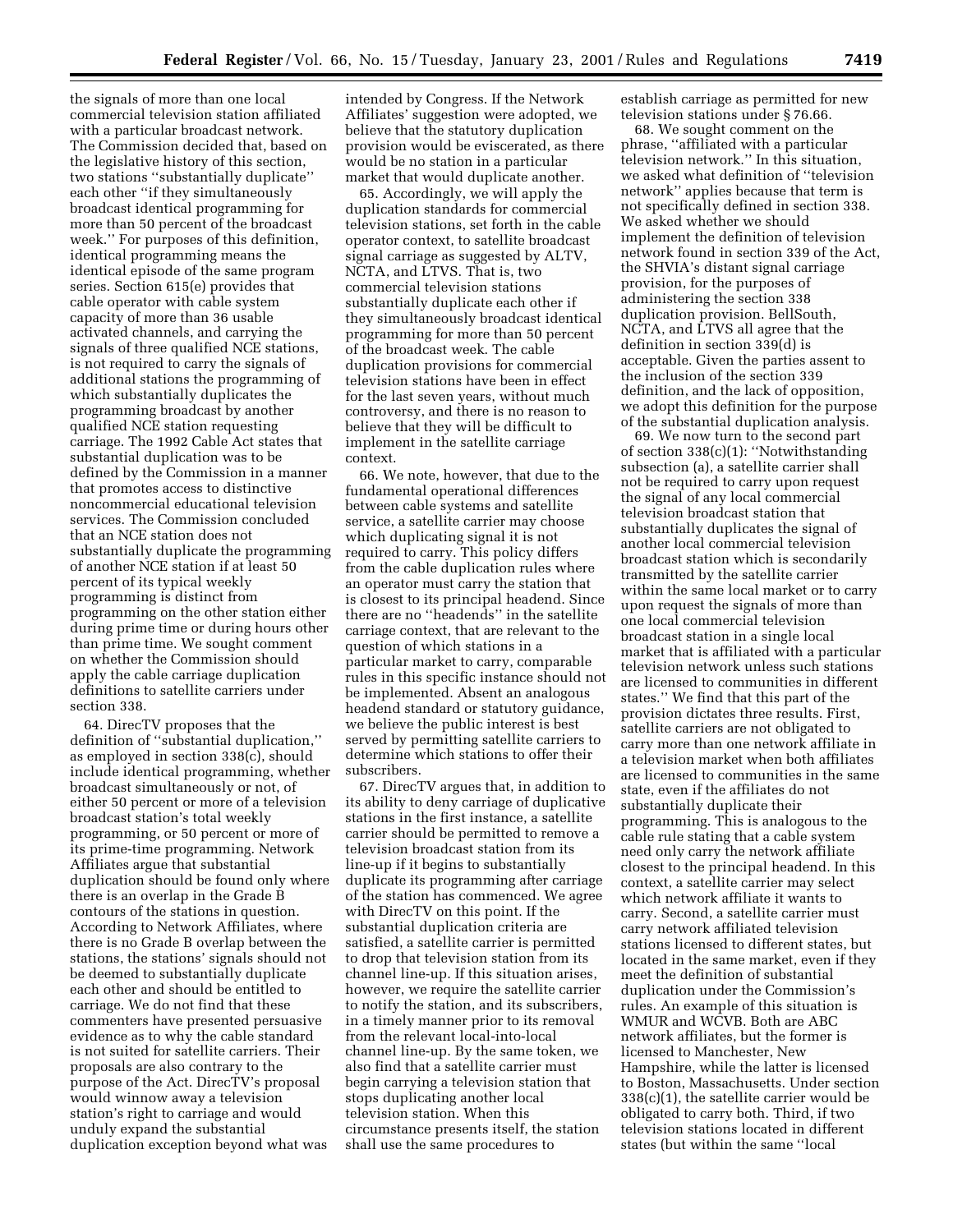market'') duplicate each other, but are not network affiliates, the satellite carrier only has to carry one. For example, if there are two Home Shopping Network station affiliates in the same market, but located in different states, the satellite carrier need not carry both because the Home Shopping Network is not a television network under our definitional rule.

70. *Different States Examples.* In the *Notice,* we inquired about the application of the statutory phrase, ''communities in different states.'' Congress stated that this phrase addresses unique and limited cases, including such station pairs as WMUR (Manchester, New Hampshire) and WCVB (Boston, Massachusetts) in the Boston DMA (both ABC affiliates), as well as WPTZ (Plattsburg, New York) and WNNE (White River Junction, Vermont) in the Burlington-Plattsburg DMA (both NBC affiliates), in which mandatory carriage of both duplicating local stations upon request assures that satellite subscribers will not be precluded from receiving the network affiliate that is licensed to a community in the state in which they reside. We asked whether there were other similar situations that must be addressed and accounted for.

71. According to DirecTV, Congress sought to create only a very narrow exception to the general rule that satellite carriers shall not be required to carry duplicative signals—one that applies in ''unique and limited cases.'' DirecTV argues that the Commission must implement this provision in the limited manner that Congress intended—in no case should the Commission infer additional authority to address ''similar situations.'' We infer no such additional authority. NAB asserts that there is no conflict between the Act and the Conference Report on this issue: the Act reaches any instance in which two affiliates of the same network are licensed to different states but within the same local market. According to NAB, while these instances are no doubt ''unique and limited,'' as the Conference Report indicates, the Act is not restricted to the particular examples mentioned in the Conference Report. We agree with NAB. The reference in the legislative history merely states known examples. It cannot be read to limit the phrase's application to only the noted examples.

72. *National Programming.* DirecTV argues that it would make no sense for the Commission to mandate carriage of local affiliates if they substantially duplicate the programming provided by the same channel that is carried nationally. NAB argues that the term

''another local commercial television broadcast station'' in section 338's duplication provision cannot be read to mean a non-local TV station or nonbroadcast satellite channel. We disagree with DirecTV's position here. The relevant statutory provision is specifically an intra-market exemption, directly referring to situations where ''local'' television stations duplicate each other. Congress did not intend for national programming to be considered in the duplication analysis, otherwise it would have so stated. If we were to adopt DirecTV's position, local television stations that carry Univision or Telemundo Spanish language programming, for example, would not have to be carried by satellite carriers because their national feeds are already carried. In so doing, we would obviate the statute's focus on localism.

## *E. Noncommercial Educational Television Station Carriage Issues*

73. Section 338(c)(2) states that: ''The Commission shall prescribe regulations limiting the carriage requirements under subsection (a) of satellite carriers with respect to the carriage of multiple local noncommercial television broadcast stations. To the extent possible, such regulation shall provide the same degree of carriage by satellite carriers of such multiple stations as is provided by cable systems under section 615.'' Section 615(l)(1), in turn, provides that a local noncommercial educational television (''NCE'') station qualifies for cable carriage rights if it is licensed by the Commission as an NCE station and if it is owned and operated by a public agency, nonprofit foundation, or corporation or association that is eligible to receive a community service grant from the Corporation for Public Broadcasting. For purposes of cable carriage, an NCE station is considered local if its community of license is within 50 miles of, or the station places a Grade B contour over, the principal headend of the cable system. Cable systems are required to carry local noncommercial educational television stations under a statutory provision based on a cable system's number of usable activated channels. As part of our inquiry regarding section 338's duplication provision, we sought comment on the scope of a satellite carrier's obligations with regard to noncommercial educational television stations. We also asked whether we should adopt procedural rules for the carriage of NCE television stations to mirror the cable carriage requirements.

74. AAPTS argues that the duplication provision is the only limitation on local NCE station carriage

contemplated by SHVIA. AAPTS argues that Congress intended for eligible local NCE stations to be carried whenever a satellite carrier system is providing local-into-local service in a particular market. On the opposite side, DirecTV and Echostar assert that the Commission should limit satellite carriage of NCE stations in a manner consistent with a carrier's technical limitations and other factors that differentiate the satellite industry from the cable industry. For example, EchoStar argues that no more than 2% of a satellite carrier's total channel capacity (*i.e.,* 6 channels nationwide for a system of 300 channels) should be devoted to local noncommercial station carriage. DirecTV submits that satellite carriers should only be required to carry a number of NCE stations that would bring the total number of NCE channels (defined to include national educational channels) available in a local market to a maximum of four percent of the local required channels offered by the satellite carrier in the market. According to DirecTV, none of these channels should substantially duplicate programming that is offered on another channel already carried in the market.

75. We find that the NCE carriage formulations proposed by DirecTV and Echostar would deprive satellite subscribers of access to local noncommercial television stations in those markets where local-into-local service is offered. While we recognize that satellite carriers provide a national service, their proposals would vitiate the intent of Congress in promoting carriage of local NCE stations. Instead, we agree with AAPTS that the duplication provision is the only limitation on NCE carriage contemplated by Congress when it promulgated section 338. Therefore, a satellite carrier must carry all nonduplicative NCE stations in markets where they provide local-into-service. Section 338 instructs the Commission to implement NCE station carriage requirements providing the same degree of carriage by satellite carriers as is required by cable systems under section 615 of the Act. Cable systems with more than 36 channels are required to carry all non-duplicative NCE stations. Given that satellite carriers have more than 36 channels, we hold that satellite carriers' NCE station carriage obligations should be comparable to the requirements imposed on cable operators.

76. At the same time, we recognize that section 338 requires the Commission to limit the carriage of multiple NCE stations in markets where local-into-local service is provided. It is important to note that this instruction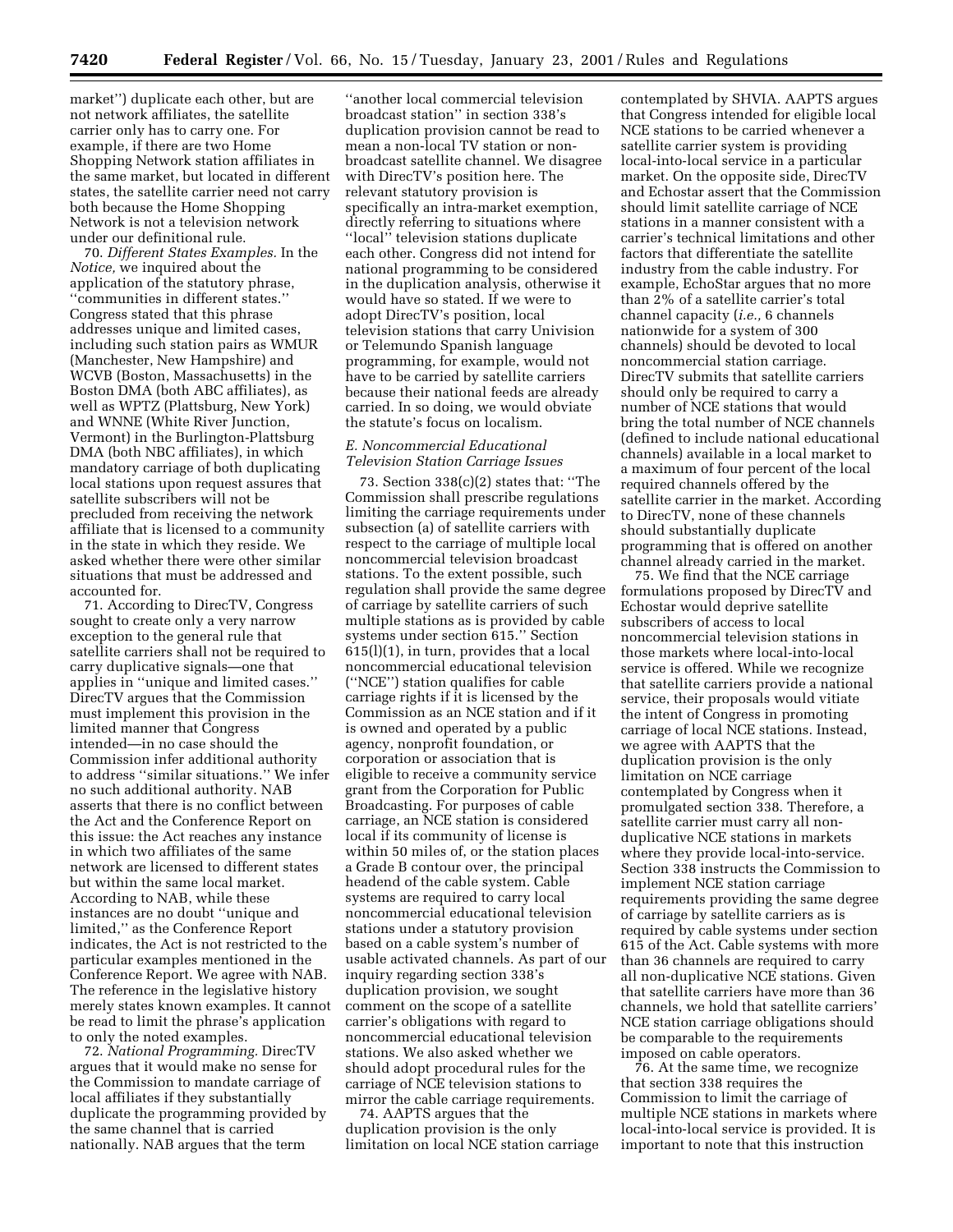was embedded in the NCE duplication provision of section 338. Against this backdrop, we adopt a limitation principle based upon duplicative programming. Using the NCE station duplication definition found in the cable context as a general model, we have developed a two step approach in defining substantial duplication in this context. First, a noncommercial television station substantially duplicates the programming of another noncommercial station if it simultaneously broadcasts the same programming as another noncommercial station for more than for more than 50 percent of prime time, as defined by § 76.5(n), and more than 50 percent outside of prime time over a three month period. After three noncommercial television stations are carried, the test of duplication shall be whether more than 50 percent of prime time programming and more than 50 percent outside of prime time programming is duplicative on a nonsimultaneous basis. As for the timeframe of when to measure duplication, we find that the amount of duplicative prime-time weekly programming broadcast should be examined over the course of threemonth period. The end of the threemonth period must fall within 30 days prior to the date the satellite carrier notifies the NCE station that it is denying or discontinuing carriage based on substantial duplication. The amount of duplicative weekly programming broadcast outside of prime time will be measured over the same period. Only if the station duplicates more than 50 percent of the other station's weekly programming in both of these respects can it be denied carriage. We believe this approach is a reasonable means of achieving the statutory goal of implementing an NCE carriage obligation for satellite carriers that parallels the existing cable carriage requirement, and takes into account, ''to the extent possible,'' the other relevant technical and legal constraints. In reaching this balance, we note in particular that, unlike satellite carriers, cable operators are generally required to carry up to three local noncommercial educational stations regardless of the duplication involved. However, unlike satellite carriers, cable operators need not carry all NCE stations licensed to communities in an expansive DMA, but need only carry those NCE stations within 50 miles of the cable system principal headend or which place a Grade B service contour over the principal headend. The rule adopted attempts to balance these differences in

a practical way using the avoidance of duplication mechanism identified in section 338(c) of the SHVIA.

77. *Public Interest Set-Aside.* DirecTV and BellSouth have suggested that local NCE station carriage should be capped by the 4 per cent set-aside requirement pursuant to section 335 of the 1992 Cable Act and the Commission's rules. AAPTS urges the Commission to reject the DBS industry's attempt to use the national public interest set-aside requirement to limit NCE carriage obligations. According to AAPTS, the satellite carriers' attempt to cap their carriage requirements through their public interest obligations confuses two separate statutory schemes: (i) The DBS set-aside for national, noncommercial educational programming, designed primarily to satisfy DBS public interest obligations; and (ii) the satellite carriage obligations, triggered only when a satellite carrier offers local channels to its subscriber's pursuant to the compulsory license.

78. We will not permit satellite carriers to include NCE stations, carried under section 338, in the calculation of the 4 per cent set-aside. We agree with AAPTS that the carriage requirements of the SHVIA have different purposes from the set-aside requirements contained in the satellite public interest provisions. The section 338 provisions further the goals of localism and nondiscriminatory treatment of local television stations while section 335 furthers the goal of program diversity. In this regard, we are concerned that if a satellite carrier were permitted to satisfy the public interest set-aside with NCE stations, programming diversity would be diminished because all programming currently carried to satisfy the set-aside will likely be dropped in lieu of NCE station carriage. Section 335 would also be rendered a nullity if NCE stations, carried under a different statutory section, were allowed to satisfy the setaside obligations. Moreover, public interest set-aside programming must be made available to all subscribers of a satellite carrier without additional charge. This is a condition that cannot be met through the carriage of NCE stations under the SHVIA because the compulsory license prohibits satellite carriers from offering a local NCE station signal to subscribers in a nonlocal market. In this context, it is also important to note that cable operators have carriage obligations under Title VI that are mutually exclusive. For example, cable operators have an obligation to establish public, educational, and government access (''PEG'') channels under section 611 of the Act and pursuant to a local

franchising agreement. We note that in this context, a cable operator cannot unilaterally satisfy its PEG requirements by carrying NCE stations under section 615.

79. *PBS Feed.* KQED requests the Commission to clarify that satellite carriers may not avoid their local NCE station carriage obligations simply by carrying the national PBS satellite feed. According to KQED, the national PBS feed was intended as an interim measure to facilitate the satellite industry's ability to offer public television service to their subscribers while the industry organized to comply with section 338. On this point, we note that the statutory copyright license for the PBS feed expires on January 1, 2002. This expiration date coincides with the onset of the section 338 obligations for satellite carriers. The SHVIA purposefully instituted a phase-out and phase-in with regard to the two compulsory license provisions so that satellite subscribers, in markets with local-into-local service, would have continuous access to public broadcasting programming.

### *F. Channel Positioning*

80. *Placement.* Section 338(d) of the Communications Act states that:

No satellite carrier shall be required to provide the signal of a local television broadcast station to subscribers in that station's local market on any particular channel number or to provide the signals in any particular order, except that the satellite carrier shall retransmit the signal of the local television broadcast stations to subscribers in the stations' local market on contiguous channels and provide access to such station's signals at a nondiscriminatory price and in a nondiscriminatory manner on any navigational device, on-screen program guide, or menu.

The Conference Report notes that the obligation to carry local stations on contiguous channels is to ensure that satellite carriers position local stations in a way that is convenient and practically accessible for consumers. We stated in the *Notice* that the statutory directive for channel positioning confirms that satellite carriers are required to present local broadcast channels to satellite subscribers in an uninterrupted series. We sought comment, however, on whether broadcast signals carried under retransmission consent must be contiguous with the television stations carried under section 338 or whether they may be presented to satellite subscribers in a non-contiguous manner.

81. ALTV submits that the signals of all local television stations, including retransmission consent stations, must be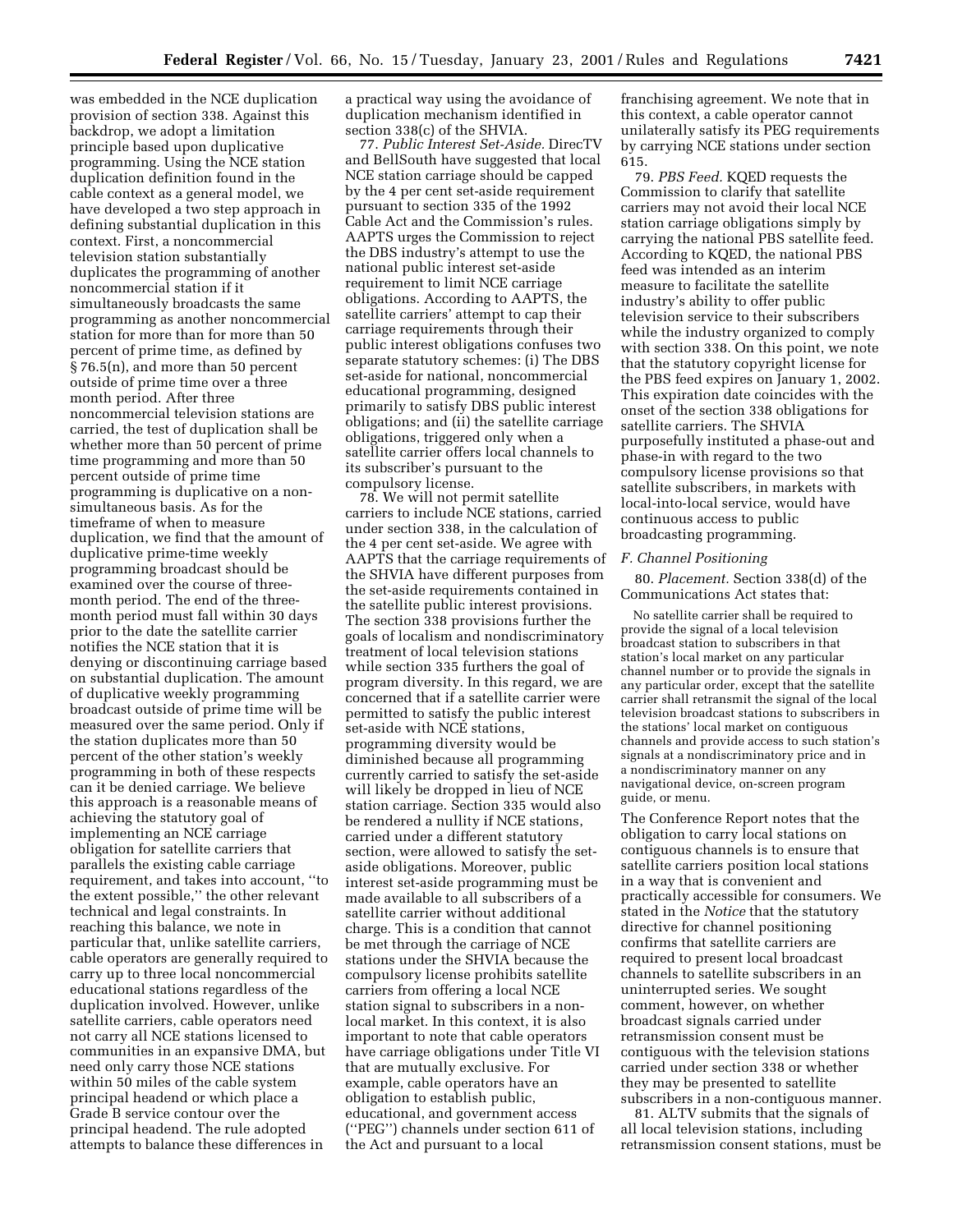provided on contiguous channels. AAPTS argues that local broadcast signals are to be grouped together regardless of their regulatory status because such grouping makes all local signals more easily accessible to viewers. NAB suggests that all stations should appear on channel numbers that are in the order in which the stations appear to the over-the-air receiver. BellSouth argues against requiring contiguous channel location for retransmission consent stations. It also asserts that section 338(d) is explicit that a satellite carrier cannot be required to provide carry mandatory carriage stations in any particular order.

82. DirecTV urges the Commission to interpret the term ''contiguous'' as allowing satellite carriers to form channel ''neighborhoods'' of local television broadcast stations which consist of contiguous channels, but some of which remain vacant. ALTV believes that this proposal is consistent with the contiguous channel requirement provided that all local stations' signals are carried in an uninterrupted series with no intervening channels of programming. NAB does not object to DirecTV's ''neighborhood'' proposal, provided that: (i) The neighborhood includes all the local television stations, including retransmission consent television stations; (ii) the television stations are listed in the same order as their overthe-air channel numbers, and (iii) the neighborhood includes only local TV stations.

83. Based on the language of the statute, we find that the channel placement provision encompasses all local television stations. Therefore, a satellite carrier is obligated to carry both retransmission consent stations and mandatory carriage stations in a block on the satellite carrier's channel line-up. We find that DirecTV's neighborhood proposal is consistent with the statutory language as long as the local channel block is not interrupted by non-local programming. We do not believe, however, that the statute requires a satellite carrier to place local television stations in any particular order. Such restrictive language is not found in section 338(d).

84. *Nondiscriminatory Program Guide Treatment.* In the *Notice*, we sought comment on the phrase, ''provide access to such station's signals \* \* \* in a nondiscriminatory manner on any navigational device, on-screen program guide, or menu.'' We specifically sought comment on what rules the Commission should develop to ensure that television stations are accessible to satellite subscribers on nondiscriminatory terms.

We asked whether there were any existing Commission rules that we may use as a model to develop regulations for this particular situation. We also sought comment on whether Congress meant that electronic program guide information concerning required television station signals should be presented to subscribers in the same fashion as other programming services provided by the satellite carrier.

85. AAPTS urges the Commission to adopt nondiscrimination rules that parallel the open video system (''OVS'') requirements. It argues that such rules should ensure that all television broadcast stations, including NCE stations, are represented in a nondiscriminatory fashion on the electronic program guide, menu, and/or navigation device provided by the satellite carrier. NAB provides a list of suggestions regarding how satellite carriers should treat television stations to achieve the statute's objectives. One of those examples is to ''bar satellite carriers from requiring viewers to take extra steps (*e.g.*, mouse or remote control clicks) to obtain access to particular local stations, or from placing 'carry one, carry all' stations on different screens.'' We find that the broadcasters' suggestions are too restrictive to be implemented. The open video system model, as BellSouth points out, is a statutory creation with unique requirements and characteristics not meant to be transferred to other contexts. The open video system requirements address access to a video delivery platform where two-thirds of system capacity must be made available at a nondiscriminatory price to outside programmers. The OVS provisions do not directly address concerns involved here, such as nondiscriminatory treatment on an electronic program guide. We also find that NAB's proposals involve too much detail to be implemented as rules. We do not believe that Congress meant to bar satellite carriers from requiring viewers to take extra steps to reach a local television station on an electronic program guide, when it promulgated the SHVIA.

86. In this context, we hold that a satellite carrier should treat all local television stations on EPGs in the same manner. Program guide presentation and information about a local independent television station, or an NCE station, should be similar to that given to a local network affiliate carried under retransmission consent. This requirement is similar to the statute's treatment of television station picture quality under the material degradation provisions.

87. *Nondiscriminatory Price.* In the *Notice,* we inquired about the statutory phrase, ''provide access to such station's signals at a nondiscriminatory price,'' and asked whether Congress meant that television station signals carried pursuant to mandatory carriage requests may cost no more per channel to subscribers than packages of retransmission consent television station signals or other satellite service packages. In response to this inquiry, ALTV and NAB assert that all local signals should be included in a single package. AAPTS asserts that NCE mandatory carriage television stations should be offered as part of the existing local broadcast signal package without any additional cost to the subscriber. BellSouth argues that a satellite carrier has the right to place local television signals on a pay tier, an enhanced service tier, or any other tier of service, as long as all local television stations are on this tier and the viewing of no one station costs the viewer more than the viewing of any other station in the DMA. Echostar comments that one of the crucial differences between cable and satellite carriers is that the latter do not have obligations as to the tier in which local signals are to be offered. It states that channel placement requirements of section 338 cannot be used as a lever to impose such obligations on satellite carriers.

88. We do not believe that the statute requires satellite carriers to sell all local television stations as one package to subscribers. As Echostar points out, Congress did not intend to establish a basic service tier-type requirement for satellite carriers when it implemented section 338. Nor did Congress explicitly prohibit the sale of local television station signals on an a la carte basis. Rather, section 338's anti-discrimination language prohibits satellite carriers from implementing pricing schemes that effectively deter subscribers from purchasing some, but not all, local television station signals. Thus, we find that a satellite carrier must offer local television signals, as a package or a la carte, at comparable rates.

89. ALTV and NAB asks the Commission to rule that no new equipment should be required to access some, but not all of the local signals in a market. According to ALTV, such a pronouncement is necessary to prevent discriminatory treatment of mandatory carriage television stations. NAB also suggests that satellite carriers should be barred from placing mandatory carriage television stations on any satellite that would require a subscriber to purchase another dish to receive such signals. BellSouth agrees in principle noting that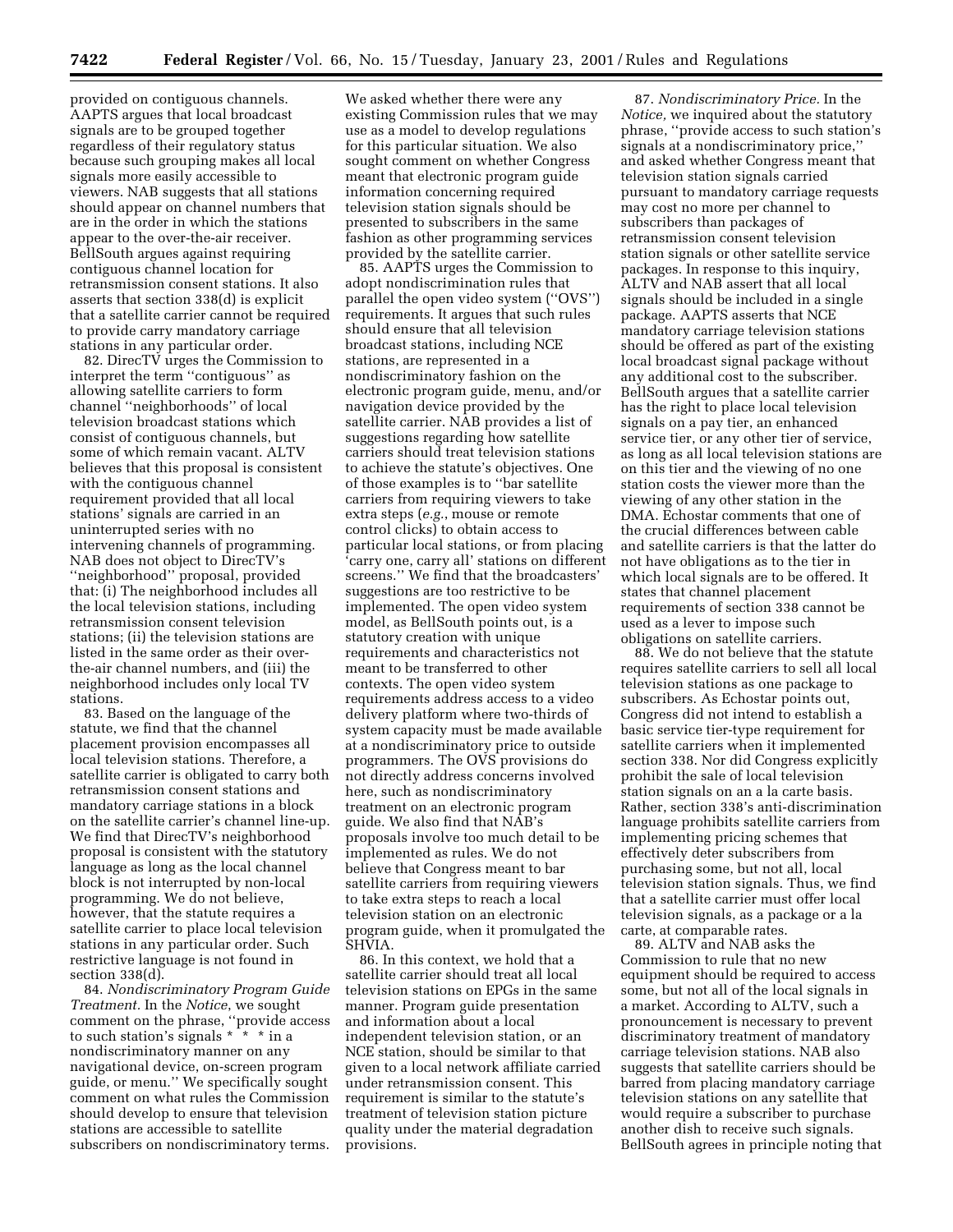the channel placement provisions of section 338 were designed to ensure that dominant stations in a DMA receive no better carriage treatment than other stations. On the other hand, Echostar comments that one of the obligations advocated by the NAB—that the local stations be available from the same orbital location—is tantamount to a provision that had been included in draft legislation prior to the passage of SHVIA. Echostar states that such provision, which was dropped from the final version of section 338, would have barred satellite carriers from transmitting local stations in a manner that would require additional reception equipment. Echostar argues that the Commission cannot implement a rule similar to this provision when Congress decided not to include such a requirement in the SHVIA.

90. We find that the language of section 338(d) covers the additional equipment concerns raised by the parties and bars satellite carriers from requiring subscribers to purchase additional equipment when television stations from one market are segregated and carried on separate satellites. However, we are not prohibiting a satellite carrier from requiring a subscriber to pay for an additional dish in order to receive all television stations from a single market. For example, DirecTV may require an additional dish to receive all television stations from the Baltimore market, but it may not require subscribers to purchase the same to receive some Baltimore stations where the others are available using existing equipment.

#### *G. Content To Be Carried*

91. *Programming in the Vertical Blanking Interval.* Section 338(g) states that, ''The regulations prescribed [under section 338] shall include requirements on satellite carriers that are comparable to the requirements on cable operators under sections  $614(b)(3) * * *$  and  $615(g)(1)$ ." Section  $614(b)(3)$  states that:

A cable operator shall carry in its entirety, on the cable system of that operator, the primary video, accompanying audio, and line 21 closed caption transmission of each of the local commercial television stations carried on the cable system and, to the extent technically feasible, program-related material carried in the vertical blanking interval [''VBI''] or on subcarriers. Retransmission of other nonprogram-related material (including teletext and other subscription and advertiser supported information services) shall be at the discretion of the cable operator. Where appropriate and feasible, operators may delete signal enhancements, such as ghost canceling, from the broadcast signal and employ such enhancements at the system headend or headends.

Section  $615(g)(1)$ , which is the noncommercial equivalent of the commercial television station provision in section 614(b)(3), states that:

A cable operator shall retransmit in its entirety the primary video, accompanying audio, and line 21 closed caption transmission of each qualified local noncommercial educational television station whose signal is carried on the cable system, and, to the extent technically feasible, program-related material carried in the vertical blanking interval, or on subcarriers, that may be necessary for receipt of programming by handicapped persons or educational or language purposes. Retransmission of other material in the vertical blanking interval or on subcarriers shall be within the discretion of the cable operator.

We sought comment on the applicability of these two similar cable requirements in the satellite carriage context, especially in light of the term ''comparable'' contained in section 338(g). We note that the VBI contained in a television broadcast's signal is composed of many lines of information. Our concern here is with those lines of the VBI where certain types of data, such as closed captioning information, are found. We also note that a satellite carrier does not retransmit VBI information as it is received. Rather, it converts the data from an analog to a digital form and carries such data as a digital stream to the subscriber's home. The set-top box then converts the digital stream and makes the data available for subscriber use.

92. Several commenters argue that the Commission should apply the applicable cable provisions to satellite carriers. NAB comments that satellite carriers should carry whatever information the broadcaster may have embedded in its analog VBI. BellSouth, however, seeks to limit the content-tobe-carried requirements for satellite carriers to only closed captioning information until the technical feasibility of other applications can be tested and agreed to on a case-by-case basis. We will apply the current cable content-to-be-carried requirements to satellite carriers. We are not persuaded that satellite carriers are unable to carry the relevant data currently contained in the VBI. Nor has any satellite carrier proffered a credible argument as to why we should treat them differently from cable operators in this context. We therefore require satellite carriers to carry the same program-related vertical blanking information as cable operators, including but not limited to, closed captioning, Nielsen rating codes, V-chip information and for NCE stations, material necessary for the receipt of

programs by people with disabilities as well as education and language-related material. We believe our decisions here will further the goals of the SHVIA and are consistent with the cable television requirements.

93. *Program-Related.* In the *Broadcast Signal Carriage Order*, the Commission decided that the factors enumerated in *WGN Continental Broadcasting, Co.* v. *United Video Inc.* (''WGN'') provide useful guidance for what constitutes program-related material. The WGN case addressed the extent to which the copyright on a television program also included program material in the VBI of the signal. Under the cable carriage rules, all program-related broadcast material must be carried. We sought comment on whether the WGN program-related analysis applies in the context of satellite broadcast signal carriage. Very few parties provided comments on this issue. Of those who did, there were no negative arguments made. BellSouth, for example, has no objection to use of the WGN criteria to determine what content is program related and must be carried. Given the dearth of opposition to the WGN factors and our cable program-related decisions, we hereby incorporate all Commission policies and references regarding the term ''program-related'' into the satellite carriage context. This measure, again, serves to align the carriage requirements imposed both on cable operators and satellite carriers. Moreover, since the WGN case centered on copyright law, and the SHVIA and section 338 are also copyright-based, we believe that adopting such a policy for satellite carriers is reasonable and appropriate.

94. In the *Notice*, we recognized that the Commission has not specifically defined ''primary video'' in the rules and has instead relied on the language of section 614(b)(3)(B) to clarify the scope of the term for purposes of cable broadcast signal carriage. In view of this history, we sought comment on whether a specific definition of primary video is required for satellite carriers to fulfill the requirements contained in section 338. Network Affiliates state that a specific definition of primary video need not be adopted for the satellite carriage rules. Network Affiliates assert that the term has proved selfexplanatory and non-controversial as applied to cable carriage of analog signals and should be equally so in the satellite context. AAPTS asserts that the Commission has not further defined primary video for the cable carriage rules, and in the seven years that the rules have been in effect, this lack of definition has not been a problem. We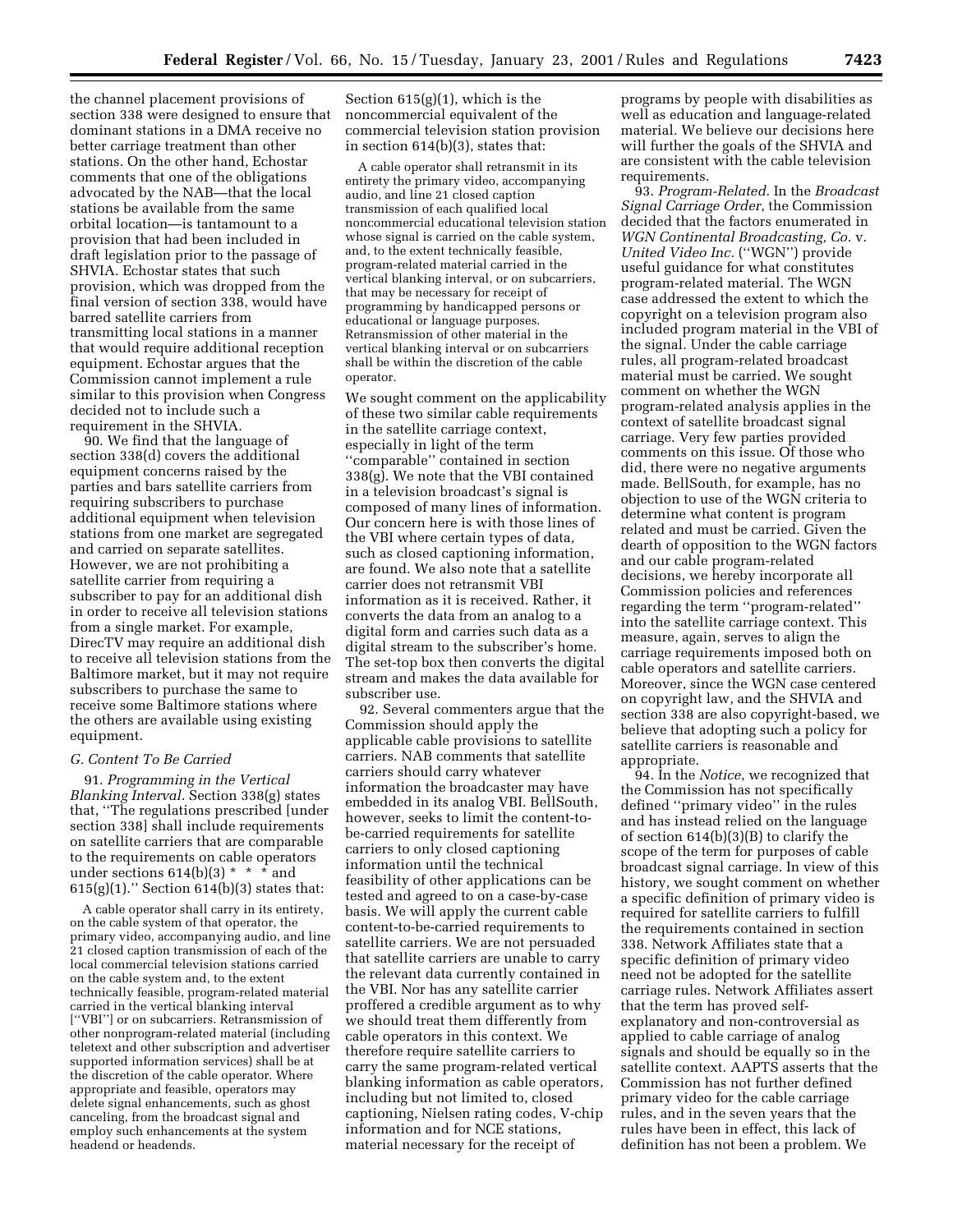agree that the primary video concept has worked in the cable carriage context. We therefore incorporate the cable version of primary video into the satellite broadcast signal carriage rules. Given these indicia, and the fact that implementing the cable definition will further the Congressional goal of comparability, we believe our finding serves the public interest. We note that the Act also mandates that, in addition to primary video, accompanying audio must be carried. Therefore, satellite carriers are required to carry the secondary audio programming (''SAP'') material that accompanies many broadcast television programs.

95. *Technical Feasibility.* With regard to the ''technical feasibility'' of the carriage of program-related material in the VBI or on subcarriers, the Commission stated in the Broadcast Signal Carriage Order that such carriage should be considered ''technically feasible'' if it does not require the cable operator to incur additional expenses and to change or add equipment in order to carry such material. The Commission noted that it would consider signal carriage to be ''technically feasible'' if only nominal costs, additions or changes of equipment are necessary. We sought comment on whether the consideration of technical feasibility should be different in the context of satellite broadcast signal carriage.

96. AAPTS states that there is no technical impediment to the carriage of VBI material over satellite; it is simply a question of capacity. LTVS asserts that it is technically possible for a satellite carrier to carry closed captioning information, audience measurement and/or ratings data, and SAP audio. While BellSouth does not dispute that satellite carriers can and do carry, without significant expense, the program-related material which television stations currently deliver through the VBI, it argues that requiring carriage of different, additional or future VBI-carried information may be expensive and may impose significant spectrum capacity burdens. DirecTV asserts that ''billions of dollars'' of additional investment would be required to retrofit its satellite system so that it could carry additional material on the VBI and allow consumers to view the additional material. AAPTS asserts that, given the widely divergent viewpoints on this issue within the satellite industry, the Commission cannot accept DirecTV's contention that it is not technically feasible for carriers to retransmit program-related material in the VBI. AAPTS further asserts that DirecTV's satellite systems are already

being designed to deliver data and that even the first DBS receivers had both a wide-band and a low-speed data port.

97. Based on the arguments presented, we find that it is technically feasible for satellite carriers to carry the current program-related material contained in a television station's VBI. DirecTV has not provided detailed evidence to support its claim that it will incur financial hardship if it were required to carry such program content. We also find it significant that LTVS, a future satellite carrier, admits that it would have no difficulty in carrying VBI information. With regard to BellSouth's argument, there could be new kinds of programrelated data in the VBI that would cause the satellite carrier to incur inordinate expenses and to change or add a substantial amount of equipment. We will address such issues on a case-bycase basis in the future.

98. In this context, DirecTV and LTVS also urge the Commission to recognize that satellite systems must be designed and constructed far in advance of the date for commencement of service. They state that once the systems are deployed in orbit, few changes can be made without necessitating the complete replacement of the satellite systems at issue. While we understand the challenges involved in constructing, designing, and launching new satellites, the arguments expressed by the satellite carriers' are unrelated to our discussion here. The underlying concern of the carriers is that the carriage of VBI information requires channel capacity. On this point, Congress was cognizant of channel capacity concerns when the SHVIA was being drafted, yet it still instructed the Commission to apply the cable content-to-be carried requirements to satellite carriers. We cannot relieve satellite carriers of the carriage obligations Congress imposed in the SHVIA in this instance.

#### *H. Material Degradation*

99. *Picture Quality.* Section 338(g) states that, ''The regulations prescribed [by the Commission under section 338] shall include requirements on satellite carriers that are comparable to the requirements on cable operators under sections  $614(b)(4) * * *$  and  $615(g)(2)$ ." Section 614(b)(4)(A) states that:

The signals of local commercial television stations that a cable operator carries shall be carried without material degradation. The Commission shall adopt carriage standards to ensure that, to the extent technically feasible, the quality of signal processing and carriage provided by a cable system for the carriage of local commercial television stations will be no less than that provided by the system for carriage of any other type of signal.

Section  $615(g)(2)$ , which is the noncommercial equivalent of the commercial television station provision in section 614(b)(4), states that:

A cable operator shall provide each qualified local noncommercial educational television station whose signal is carried in accordance with this section with bandwidth and technical capacity equivalent to that provided to commercial television broadcast stations carried on the cable system and shall carry the signal of each qualified local noncommercial educational television station without material degradation.

100. When implementing the material degradation provision for cable carriage, the Commission relied on the technical standards as updated in the *Cable Television Technical and Operational Requirements Report and Order*, in defining the scope of the requirement. The *Cable Technical Report and Order* specifically addressed the issue of preventing material degradation of local television signals carried on cable systems by adopting a number of technical standards and providing that cable operators must make reasonable efforts and use good engineering practices and proper equipment to guard against unnecessary degradation in the signal received and delivered to the cable subscriber. The Commission stated that the standards adopted in the *Cable Technical Report and Order* were sufficient to satisfy the material degradation requirements contained in the 1992 Cable Act. In declining to adopt regulations in addition to those found in the *Cable Technical Report and Order*, the Commission stated that further rules may have the unwarranted effect of impeding technological advances and experimentation in the cable industry. Standards specific to digital transmission were not adopted. We sought comment on whether reliance on Commission precedent in the cable carriage context regarding material degradation was appropriate and whether technical standards mirroring those in the cable television field would be warranted. We also asked whether there were certain compression ratios or encoding techniques that should be prohibited because their use would result in material degradation.

101. Commenters have proposed a variety of ways to determine picture quality standards. LTVS argues that the definition of material degradation should include any instance where a television broadcast station freezes, tiles, or looks ''dirty'' due to a satellite carrier's choice of encoding and compression techniques. AAPTS advocates a rule requiring satellite carriers to maintain local television stations at a TASO Grade 2 level to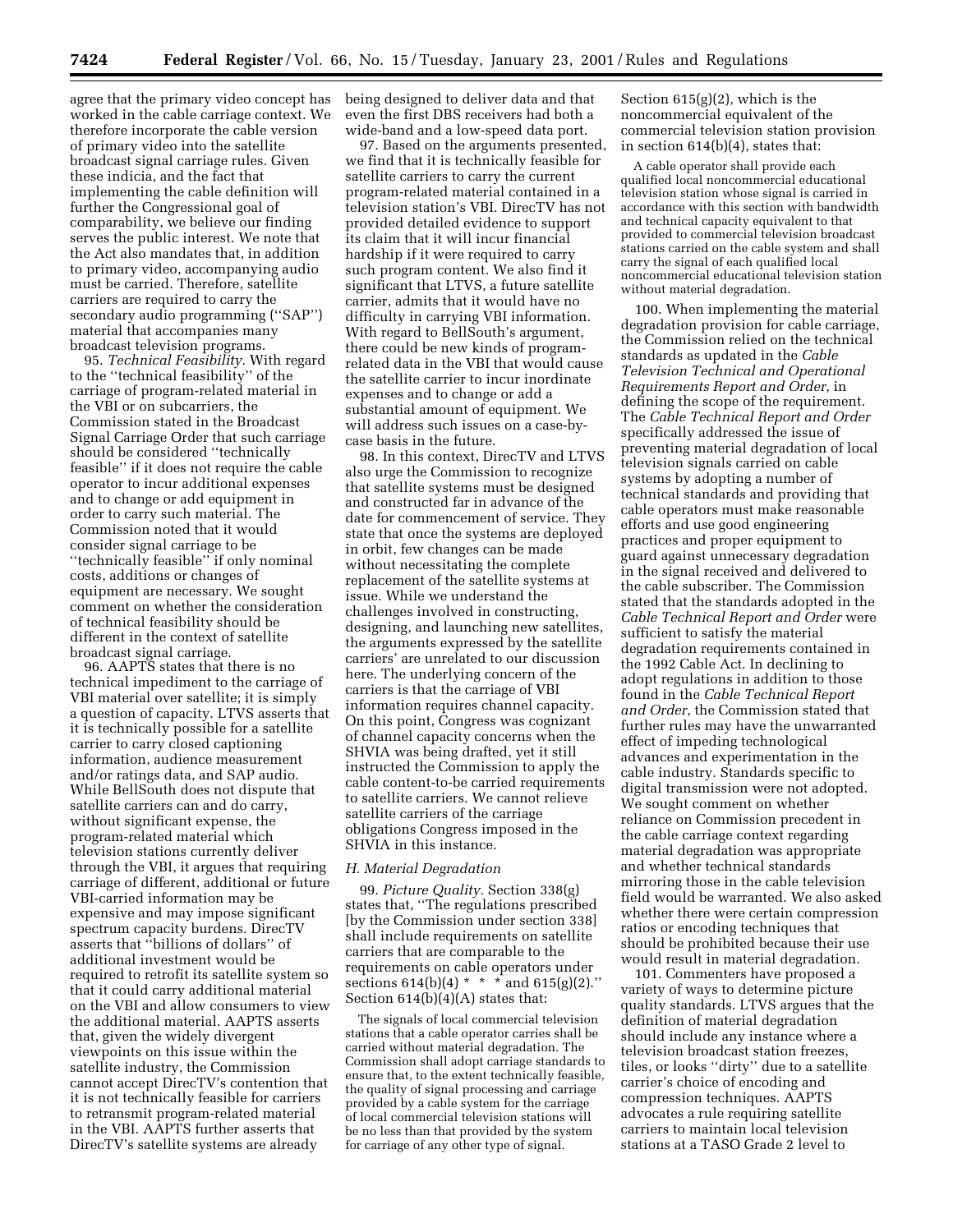avoid material degradation of these signals. DirecTV urges the Commission to refrain from setting standards for material degradation until two industry committees devoted to video picture quality, IEEE G–2.1.6 and ITU VQEG, complete their work. HBO argues that because of the rapid changes in digital technology, there is significant danger that any standards adopted today would quickly be obsolete, or worse, would prevent beneficial changes in transmission parameters as technology improves. We decline to adopt specific picture quality standards at this time. As we stated in the *Notice,* analog degradation standards for the cable industry were developed over the course of several years and evolved as technology changed and improved. The Commission has not had a significant opportunity to evaluate satellite delivery of broadcast signals. We agree with DirecTV that it would be premature for the Commission to adopt specific picture quality standards at this time.

102. The Conference Report noted that because of constraints on the use of satellite spectrum, satellite carriers may initially be limited in their ability to deliver must carry signals into multiple markets. According to the Conference Report: ''New compression technologies, such as video streaming, may help overcome these barriers, and if deployed, could enable satellite carriers to deliver must carry signals into many more markets than they could otherwise.'' The Commission was urged, pursuant to its obligations under section 338, or in any other related proceedings, ''to not prohibit satellite carriers from using reasonable compression, reformatting, or similar technologies to meet their carriage obligations, consistent with existing authority.''

103. ALTV argues that those technical means of enhancing capacity, but degrading picture quality, should be prohibited. ALTV argues that the Conference Report language on signal processing techniques should not be read to eviscerate the material degradation prohibition. AAPTS argues that the compression techniques a satellite carrier employs should not degrade a local broadcast signal such that, to the average viewer, the signal appears materially inferior to what the viewer might receive over the air. BellSouth argues that the Commission should decline to adopt signal quality standards that would contravene Congress's mandate to not prohibit satellite carriers from using reasonable compression, reformatting, or similar technologies to meet their carriage obligations. DirecTV argues against

prohibiting any encoding techniques, compression ratios or the use of similar technologies that would impede technical innovation that Congress specifically sought to foster.

104. At the outset, we note that our concerns here revolve around the satellite carrier's treatment of the broadcast signal on the equipment it controls or authorizes. Thus, our focus does not involve picture quality issues that may arise because of the type of television receiver used since the satellite carrier has little control over the use of these devices. We also note that the satellite carrier should not be responsible for a poor quality picture delivered to the local receive facility. Rather, the broadcast station is responsible for ensuring that its signal is delivered in good quality. Moreover, our analysis of material degradation recognizes that dish placement on or near the subscriber's premises can affect the quality of the picture received, but that the satellite carrier cannot control how and where dishes are installed.

105. It is important to note the technical steps in the digital conversion process affecting the material degradation analysis. In satellite digital television systems, such as those implemented by DirecTV and Echostar, there are four layers of the system where video quality may be affected. The first layer, known as the picture layer, is where decisions are made regarding the use of progressive or interlace scanning techniques as well as whether the picture will be produced in a standard definition or high definition format. The choices made in this layer will not likely affect the quality of retransmitted analog broadcasts. In the second layer, the compression layer, decisions are made regarding the types of compression techniques used. The relevant digital standard, MPEG–2, supports a wide range of compression ratios and data rates. At this layer, the satellite carrier attempts to maximize the number of channels carried on each transponder and there is an effort to place a limit on the maximum data rate of each channel. Limiting the data rate may cause the picture quality to degrade, especially when certain video scenes involve rapid motion images or there is a greater degree of camera panning and zooming. The third layer is known as the transport layer and this is where the data are structured and organized into data packets. Since most digital video systems use the MPEG packet structure, there is little likelihood that any type of degradation would occur at this level. The final layer is the transmission layer and this is where data are modulated on to a carrier

for transmission. Satellite carriers use quadrature phase-shift keying or ''QPSK''—as the principal format when transmitting video programming. The use of high efficiency modulation techniques, such as the cable industry's QAM standard, permit greater data rate throughput. QPSK, however, is a lower order modulation and requires satellite carriers to limit the data rate or increase channel bandwidth. The chances for degradation to occur at this level are tied to the limiting data rate technique in the compression layer.

106. We specifically note that degradation may result when the satellite carrier encodes an analog broadcast signal and readies it for digital retransmission. During the encoding process, certain artifacts may be introduced into the original material that would have an effect on picture quality. The most dominant artifact is quantization noise in the picture. This effect is often visible on edges of subjects and textured areas of the image. It is caused when there is a high amount of picture detail along with a high degree of picture activity and levels of quantization are restricted due to data rate reduction. Random noise can also be introduced into the source video. This can result in activity or ''busyness'' in detail areas of the picture and tiling or flicker in other areas of the picture. Such effects are caused by the encoder attempting to encode random noise. During the encoding process of rapidly moving images, certain data reduction techniques can result in another artifact known as ''dirty window,'' where noise appears stationary while images behind it are moving.

107. To satisfy the material degradation principles in the Act, we will adopt a simple comparability rule. That is, a satellite carrier should treat all local television stations in the same manner with regard to picture quality. The signal processing, compression and encoding techniques a satellite carrier uses to carry retransmission consent stations should also be used for mandatory carriage stations. This rule comports with the non-discriminatory thrust of section 338 and the SHVIA. As long as all local television stations are treated equally, and the degradation resulting from processing these stations does not exceed the level for the lowest quality non-broadcast video service provided by the carrier, we will refrain from prohibiting compression methods. We recognize that compression technology is rapidly evolving and we do not want to impede innovation by proscribing certain techniques. We also believe that new compression methods may benefit subscribers as satellite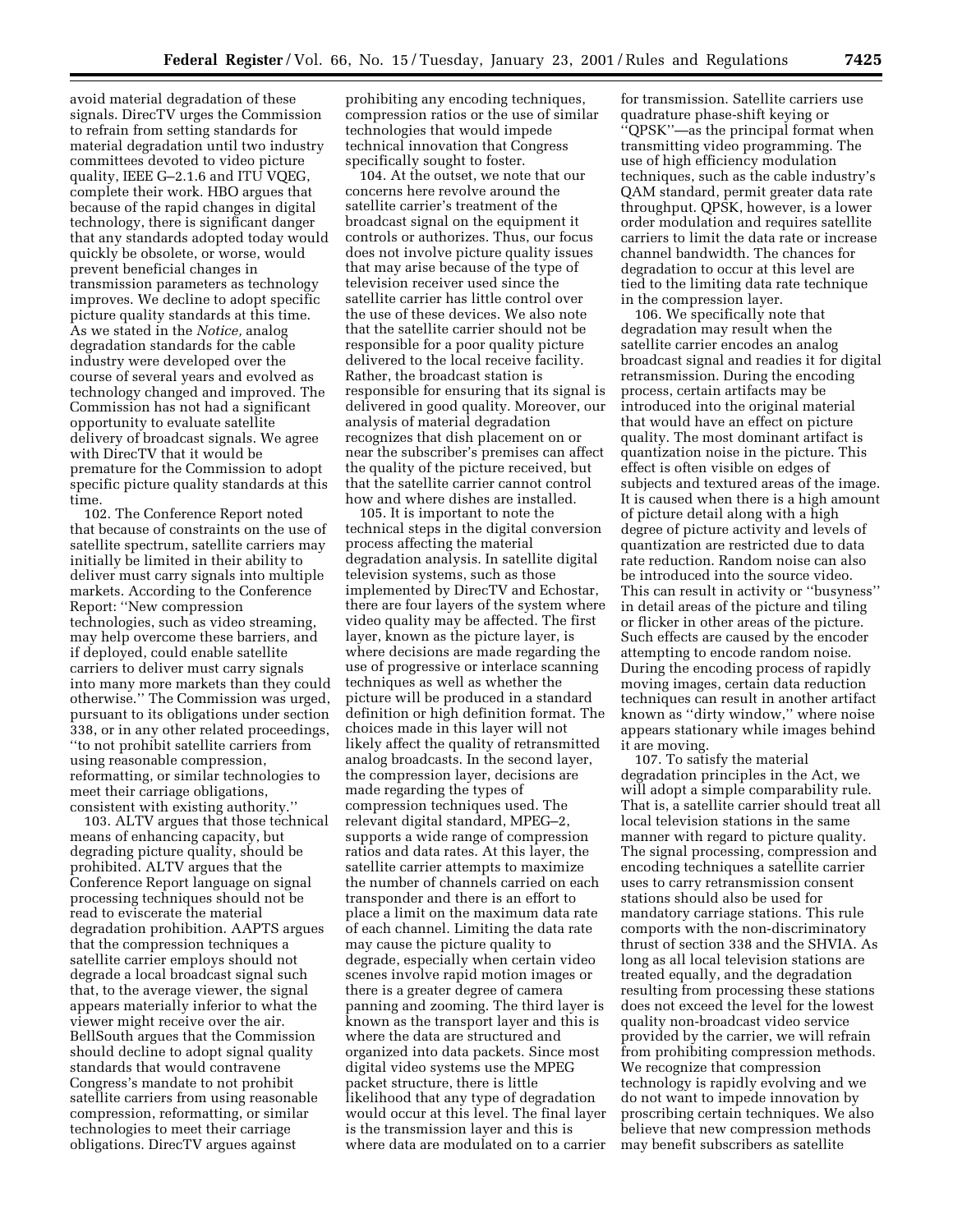carriers could offer more services, particularly those involving broadband applications.

108. *Measurement.* In the *Notice,* we sought suggestions for measurement standards that may be used to address broadcast signal degradation by satellite carriers. We found it necessary to request such information because the Commission has had relatively little experience in evaluating quality in the context of the analog to digital to analog conversion of the type involved in satellite broadcast signal carriage. LTVS states that subjective criteria should be used to measure broadcast signal degradation and suggests that the Commission consider the International Telecommunications Union's recommendations for broadcast video evaluation. NAB, however, proposes the use of three objective criteria—(i) carrier-to-noise (C/N) ratio, (ii) bit error rates (BER), and (iii) bit rate allocation for each channel—that collectively provide a method for checking whether a satellite carrier is ''materially degrading'' a local station's signal in comparison to other channels. We decline to adopt, as a rule, any one specific technique for measuring degradation. Both LTVS and NAB present worthy proposals, but they are untested in the field of satellite broadcast signal carriage. The more reasonable approach here is to develop a uniform measurement technique over time. After some experience with satellite broadcast signal carriage, broadcasters and satellite carriers will be able to apply such a technique for analog-to-digital degradation measurements. At some future point, the Commission will be in a better position to scrutinize the techniques used and establish standards, if necessary.

#### *I. Compensation for Carriage*

### 109. Section 338(e) states:

A satellite carrier shall not accept or request monetary payment or other valuable consideration in exchange either for carriage of local television broadcast stations in fulfillment of the requirements of this section or for channel positioning rights provided to such stations under this section, except that any such station may be required to bear the costs associated with delivering a good quality signal to the local receive facility of the satellite carrier.

We noted that this provision largely parallels provisions applicable to cable operators that are found in sections 614(b)(10) and 615(i) of the Act that are implemented in § 76.60 of the Commission's rules. In the cable context, commercial broadcasters elect either must carry or retransmission

consent to obtain carriage of their signals. If mandatory carriage is selected, there are no specific terms for carriage that must be requested, other than choosing the relevant channel positioning options available to broadcasters under the Act. If retransmission consent is selected, the operator may receive compensation from the broadcaster in exchange for carriage. We assumed the same general policy was intended for satellite carriers and that a broadcaster seeking carriage rather than requesting carriage ''in fulfillment of the requirements of [section 338]'' would simply negotiate carriage provisions, including payment terms, in the context of a retransmission consent negotiation. We sought comment on this interpretation. We also sought comment on the policy underlying this provision and its purpose in the statutory scheme.

110. Network Affiliates agree that the compensation rules applicable to satellite carriers pursuant to section 338(e) of the Act should parallel the provisions applicable to cable operators. LTVS comments that there is no reason why the parties cannot themselves reach agreement on reasonable compensation for carriage in a retransmission consent agreement. In the context of mandatory carriage, LTVS asserts that satellite carriers cannot charge local television stations for carriage of their signals. We find that the current compensation rules applicable to cable operators should likewise apply to satellite carriers. That is, a station must bear the costs associated with delivering a good quality signal and a satellite carrier may accept payments from stations pursuant to a retransmission consent agreement. No one commented that there should be different rules between the industries nor can we find any valid reason to impose different rules. We therefore implement the language of section 338 as presented in the statute.

#### *J. Remedies*

111. Section 338(a)(2) states that the remedies for any failure to meet the obligations under subsection (a) (carriage obligations) shall be available exclusively under section 501(f) of title 17, United States Code. New section 501(f)(1) states:

With respect to any secondary transmission that is made by a satellite carrier of a performance or display of a work embodied in a primary transmission and is actionable as an act of infringement under section 122, a television broadcast station holding a copyright or other license to transmit or perform the same version of that work shall, for purposes of subsection (b) of this section, be treated as a legal or beneficial

owner if such secondary transmission occurs within the local market of that station. New section 501(f)(2) further provides that: ''A television broadcast station may file a civil action against any satellite carrier that has refused to carry television broadcast signals, as required under section 122(a)(2), to enforce that television broadcast station's rights under section 338(a) of the Communications Act of 1934.''

112. Section 338(f)(1) states:

Whenever a local television broadcast station believes that a satellite carrier has failed to meet its obligations under subsections (b) through (e) of this section [(b) good signal required, (c) duplication not required, (d) channel positioning, and (e) compensation for carriage], such station shall notify the carrier, in writing, of the alleged failure and identify its reasons for believing that the satellite carrier failed to comply with such obligations. The satellite carrier shall, within 30 days after such written notification, respond in writing to such notification and comply with such obligations or state its reasons for believing that it is in compliance with such obligations. A local television broadcast station that disputes a response by a satellite carrier that it is in compliance with such obligations may obtain review of such denial or response by filing a complaint with the Commission. Such complaint shall allege the manner in which such satellite carrier has failed to meet its obligations and the basis for such allegations.

### In addition, section 338(f)(2) states:

''The Commission shall afford the satellite carrier against which a complaint is filed under paragraph (1) an opportunity to present data and arguments to establish that there has been no failure to meet its obligations under this section. Section 338(f)(3) then states that: ''Within 120 days after the date a complaint is filed under paragraph (1), the Commission shall determine whether the satellite carrier has met its obligations under subsections (b) through (e). If the Commission determines that the satellite carrier has failed to meet such obligations, the Commission shall order the satellite carrier to take appropriate remedial action. If the Commission determines that the satellite carrier has fully met the requirements of such subsections, the Commission shall dismiss the complaint.'' At the outset, we find that the procedural provisions contained in section 338(f)(1–3), concerning the steps required to file a carriage complaint, are plain on their face. We adopt the statutory procedures without change. With regard to the substantive issues raised in the *Notice,* we address each one in turn.

113. In the *Notice,* the Commission discussed the parameters of its enforcement authority regarding the carriage obligation rules under SHVIA. We sought to reconcile forum disputes that may arise if a satellite carrier fails to carry a local television station that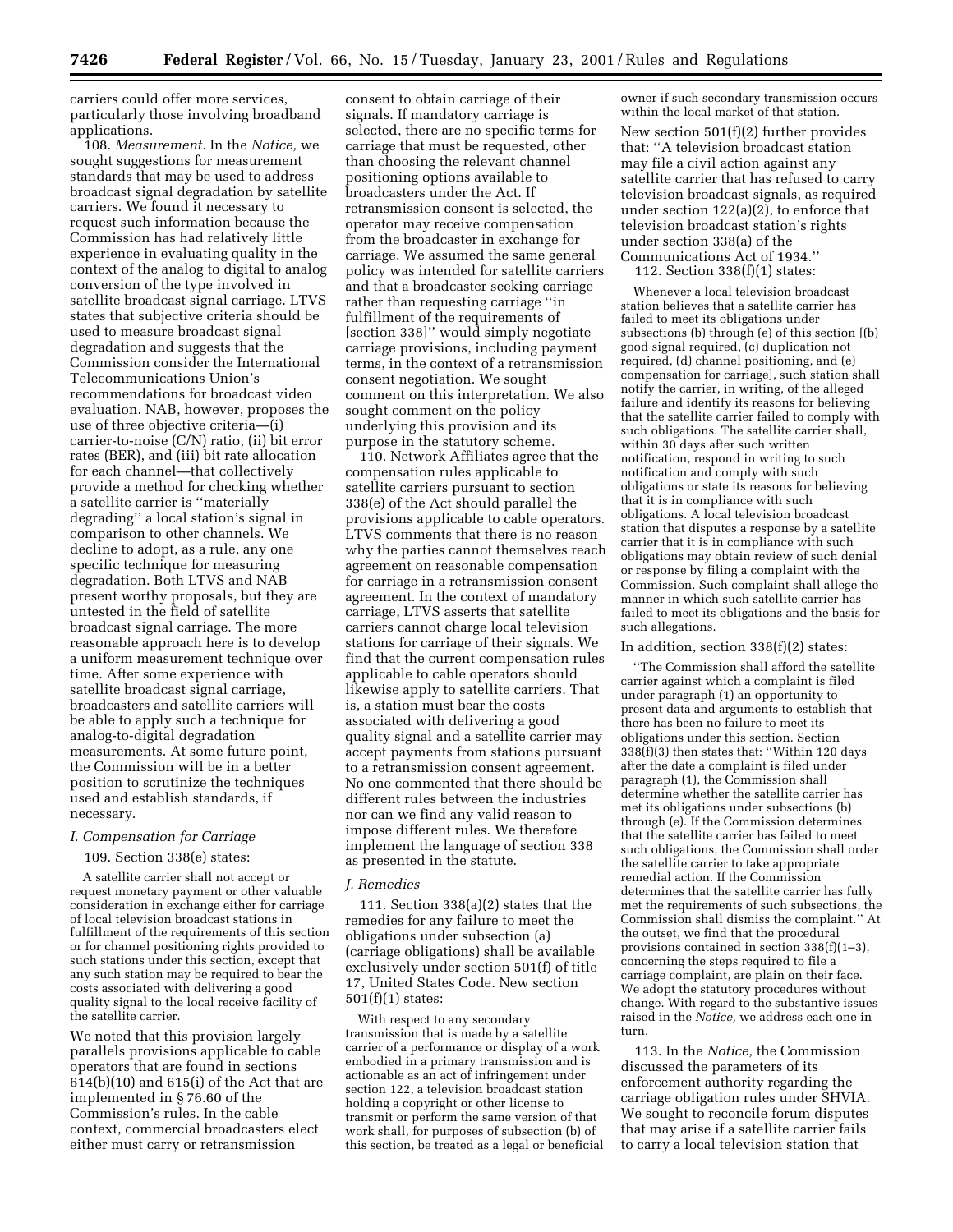has requested carriage in a market in which it provides local-into-local service. In addition, we sought to determine whether disputes concerning the non-carriage of broadcast station signals by satellite carriers because of signal quality problems should be within the domain of the courts, the Commission, or shared by the different jurisdictions. ALTV states that the outright failure to carry a station entitled to carriage under section 338 should be grounds for an infringement of copyright suit in federal court. DirecTV asserts that the remedy available to a broadcaster in the event of a compulsory carriage dispute is to file a civil action against the satellite carrier that has refused carriage and that the Commission does not have jurisdiction to remedy non-carriage of broadcast station signals by satellite carriers. On the one hand, the statute provides that the remedies for any failure to meet the carriage obligations of section 338(a) shall be available exclusively under section 501(f) of the Copyright Act, which directs complainants to an appropriate United States District Court. On the other hand, sections 338(b)–(e) clearly contemplate the Commission making determinations that, in appropriate circumstances, require carriage. We find that if a television station is not being carried and seeks damages and other specific forms of monetary or injunctive relief under either section 338(a) of the Act or section 501(f) of the Copyright Act, then the United States District Court is the exclusive forum for adjudicating the complaint. If the television station seeks a finding on the facts and a resulting determination of whether it is entitled to carriage pursuant to § 76.66 of our rules, then it may file a complaint with the Commission. In arriving at this determination, we do not believe that Congress intended to deprive the Commission of the right to enforce the regulations the statute specifically directs us to adopt under section 338.

114. We find that the Commission should have primary jurisdiction over issues concerning: (1) Good quality signal; (2) substantial duplication; (3) channel positioning; and (4) compensation matters. We adopt this position to ensure the rapid and timely implementation of section 338. The Commission has the technical expertise to review and address such matters. The institutional knowledge the Commission has developed in adjudicating cablebroadcast disputes will be helpful in processing satellite carriage cases in an efficient manner.

115. In response to questions we raised in the *Notice,* several commenters

addressed the issue of whether broadcasters should be permitted to file complaints with the Commission against a satellite carrier for noncompliance with the content-to-becarried and material degradation provisions of the SHVIA, specifically referenced in section 338(g). A number of broadcast commenting parties assert that the Commission's jurisdiction should be extended to allow consideration and resolution of complaints relating to content-to-becarried and material degradation issues. Network Affiliates and LTVS, for example, state that such disputes rest squarely within the Commission's expertise and excluding such disputes from the complaint procedures would be inconsistent with section 338(g), which requires the Commission to implement regulations regarding material degradation and content-to-becarried in the satellite context that mirror those in the cable context. DirecTV however, argues that section 338(f) does not provide for broadcaster complaints against a satellite carrier for non-compliance with provisions concerning content-to-be-carried or material degradation. Consistent with the general authority invested in the Commission to implement section 338, we will adjudicate complaints concerning the material degradation and content-to-be-carried provisions under the same procedural framework established for the other satellite carriage provisions of the Act. For the reasons outlined, we will also assert primary jurisdiction over these matters.

116. We adopt a date certain for when a complaint must be filed with the Commission. Consistent with the procedural rule for cable carriage complaints, we will not consider a complaint brought by a television station if it is filed later than 60 days after a satellite carrier denies the station's carriage request. In this context, the denial can be in the affirmative, as in a rejection letter, or by silence, where a carrier does not respond to a carriage request within 30 days of its receipt. We implement this requirement, pursuant to section 338(f) of the Act, to facilitate the carriage process and ensure that television broadcast stations do not delay in enforcing their rights to the detriment of the satellite carrier.

117. *Other Actions.* In the *Notice,* we requested comment on additional enforcement actions the Commission may impose. Some broadcasters have stated that the Commission should take into account any failure to comply with the local carriage requirements when considering license renewals for

satellite carriers. We find that this issue is a matter better suited for discussion in the context of a satellite licensing proceeding, not within the confines of a rulemaking implementing the SHVIA's carriage requirements. We therefore decline to rule on the merits of the broadcasters' suggestion at this time.

118. ALTV proposes that the Commission require satellite carriers to file semi-annual reports detailing their efforts to achieve compliance with section 338 by January 1, 2002. We find that the statute does not mandate such a requirement. Nevertheless, carriage compliance information will be useful in updating Congress on the implementation of the SHVIA. We therefore plan to ask questions concerning the implementation of section 338 in the Commission's Notice of Inquiry, preceding the Annual Competition Report to be issued in 2002.

### **I. Procedural Matters**

119. *Final Regulatory Flexibility Analysis.* As required by the Regulatory Flexibility Act (''RFA''), see 5 U.S.C. 603, an Initial Regulatory Flexibility Analysis (''IRFA'') was incorporated into both the *Notice* and the *Retransmission Consent Notice.* The Commission sought written public comments on the possible significant economic impact of the proposed policies and rules on small entities in the Notice and the Retransmission Consent Notice, including comments on the IRFAs. Pursuant to the RFA, *see* 5 U.S.C. 604, a Final Regulatory Flexibility Analysis is contained in this document.

120. *Paperwork Reduction Act of 1995 Analysis.* This Report and Order contains new or modified information collection(s) subject to the Paperwork Reduction Act of 1995 (''PRA''), Public Law 104–13. It will be submitted to the Office of Management and Budget (''OMB'') for review under section 3507(d) of the PRA. OMB, the general public, and other Federal agencies are invited to comment on the new or modified information collection(s) contained in this proceeding.

### **Final Regulatory Flexibility Analysis**

a. As required by the Regulatory Flexibility Act (''RFA''), an Initial Regulatory Flexibility Analysis (''IRFA'') was incorporated in the Notice of Proposed Rulemaking in CS Docket No. 00–96, FCC 00–195 (''Notice'') and in the Notice of Proposed Rulemaking in CS Docket No. 99–363, FCC 99–406 (''Retransmission Consent Notice''). The Commission sought written public comments on the proposals in both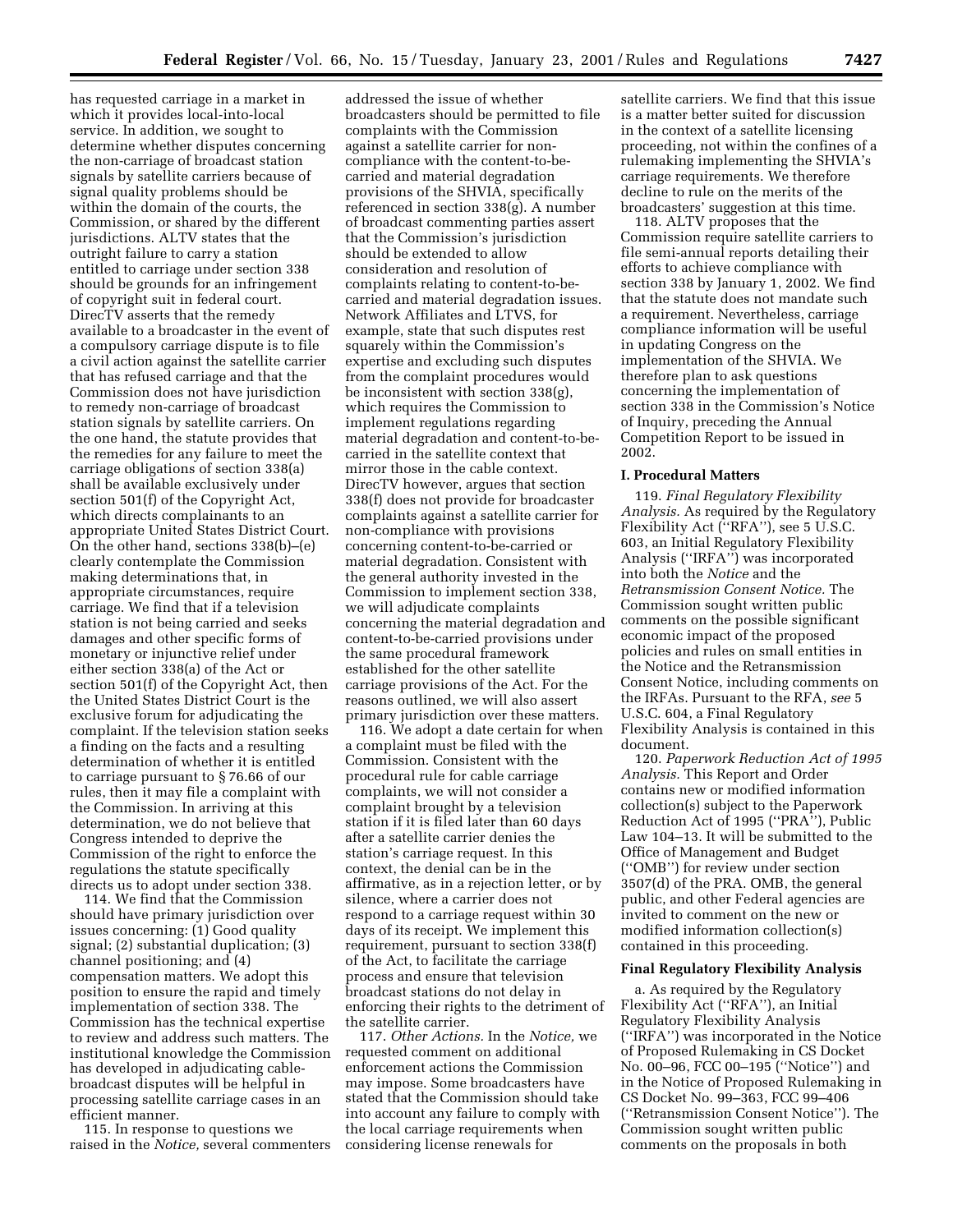Notices, including comment on the IRFAs. No specific comments were received on the IRFAs. This Final Regulatory Flexibility Analysis (''FRFA'') conforms to the RFA.

b. *Need for, and Objectives of, this Report and Order.* Section 338(g) of the Communications Act of 1934, as amended (''Act''), 47 U.S.C. 338(g), directed the Commission, within one year of enactment of the Satellite Home Viewer Improvement Act of 1999, to ''issue regulations implementing this section following a rulemaking proceeding.'' The relevant provisions concern the carriage of all local television broadcast station signals by satellite carriers commencing on January 1, 2002. Section 325(b)(3)(C) of the Act, 47 U.S.C. 325(b)(3)(C), also directs the Commission to complete all actions necessary to prescribe election cycle regulations within one year of enactment of the Satellite Home Viewer Improvement Act of 1999.

c. *Summary of Significant Issues Raised by Public Comments in Response to the IRFAs.* We did not receive any comments in direct response to the IRFA in CS Docket 00–96. The American Cable Association commented on the IRFA in CS Docket No. 99–363, but those comments were directed at the SHVIA's good faith and exclusivity provisions, and did not concern the election cycle addressed herein.

d. *Description and Estimate of the Number of Small Entities to Which the Rules Will Apply.* The RFA directs agencies to provide a description of, and where feasible, an estimate of the number of small entities that may be affected by the proposed rules. The RFA defines the term ''small entity'' as having the same meaning as the terms ''small business,'' ''small organization,'' and ''small governmental jurisdiction.'' In addition, the term ''small business'' has the same meaning as the term ''small business concern'' under Section 3 of the Small Business Act. Under the Small Business Act, a small business concern is one which: (1) Is independently owned and operated; (2) is not dominant in its field of operation; and (3) satisfies any additional criteria established by the Small Business Administration (''SBA''). The rules we adopt affect television station licensees and satellite carriers.

e. *Television Stations:* The rules and policies will apply to television broadcasting licensees, and potential licensees of television service. The SBA defines a television broadcasting station that has no more than \$10.5 million in annual receipts as a small business. Television broadcasting stations consist of establishments primarily engaged in

broadcasting visual programs by television to the public, except cable and other pay television services. Included in this industry are commercial, religious, educational, and other television stations. Also included are establishments primarily engaged in television broadcasting and which produce taped television program materials. Separate establishments primarily engaged in producing taped television program materials are classified under another SIC number.

f. Pursuant to 5 U.S.C. 601(3), the statutory definition of a small business applies ''unless an agency after consultation with the Office of Advocacy of the SBA and after opportunity for public comment, establishes one or more definitions of such term which are appropriate to the activities of the agency and publishes such definition(s) in the **Federal Register**.''

g. An element of the definition of ''small business'' is that the entity not be dominant in its field of operation. We are unable at this time to define or quantify the criteria that would establish whether a specific television station is dominant in its field of operation. Accordingly, the estimates that follow of small businesses to which rules may apply do not exclude any television station from the definition of a small business on this basis and are therefore over-inclusive to that extent. An additional element of the definition of ''small business'' is that the entity must be independently owned and operated. As discussed further, we could not fully apply this criterion, and our estimates of small businesses to which rules may apply may be overinclusive to this extent. The SBA's general size standards are developed taking into account these two statutory criteria. This does not preclude us from taking these factors into account in making our estimates of the numbers of small entities.

h. There were 1,509 television stations operating in the nation in 1992. That number has remained fairly constant as indicated by the approximately 1,616 operating television broadcasting stations in the nation as of September 1999. For 1992, the number of television stations that produced less than \$10.0 million in revenue was 1,155 establishments. Thus, the new rules will affect approximately 1,616 television stations; approximately 77%, or 1,230 of those stations are considered small businesses. These estimates may overstate the number of small entities since the revenue figures on which they are based do not include or aggregate

revenues from non-television affiliated companies.

i. *Small Multichannel Video Program Distributors (MVPDs):* SBA has developed a definition of small entities for cable and other pay television services, which includes all such companies generating \$11 million or less in annual receipts. This definition includes cable system operators, direct broadcast satellite services, multipoint distribution systems, satellite master antenna systems and subscription television services. According to the Census Bureau data from 1992, there were 1,758 total cable and other pay television services and 1,423 had less than \$11 million in revenue. We address services individually to provide a more precise estimate of small entities.

j. *DBS:* There are four licensees of DBS services under Part 100 of the Commission's Rules. Three of those licensees are currently operational. Two of the licensees that are operational have annual revenues which may be in excess of the threshold for a small business. The Commission, however, does not collect annual revenue data for DBS and, therefore, is unable to ascertain the number of small DBS licensees that could be impacted by these proposed rules. DBS service requires a great investment of capital for operation, and we acknowledge that there are entrants in this field that may not yet have generated \$11 million in annual receipts, and therefore may be categorized as a small business, if independently owned and operated.

k. *Home Satellite Delivery (''HSD''):* The market for HSD service is difficult to quantify. Indeed, the service itself bears little resemblance to other MVPDs. HSD owners have access to more than 265 channels of programming placed on C-band satellites by programmers for receipt and distribution by MVPDs, of which 115 channels are scrambled and approximately 150 are unscrambled. HSD owners can watch unscrambled channels without paying a subscription fee. To receive scrambled channels, however, an HSD owner must purchase an integrated receiver-decoder from an equipment dealer and pay a subscription fee to an HSD programming package. Thus, HSD users include: (1) Viewers who subscribe to a packaged programming service, which affords them access to most of the same programming provided to subscribers of other MVPDs; (2) viewers who receive only non-subscription programming; and (3) viewers who receive satellite programming services illegally without subscribing. Because scrambled packages of programming are most specifically intended for retail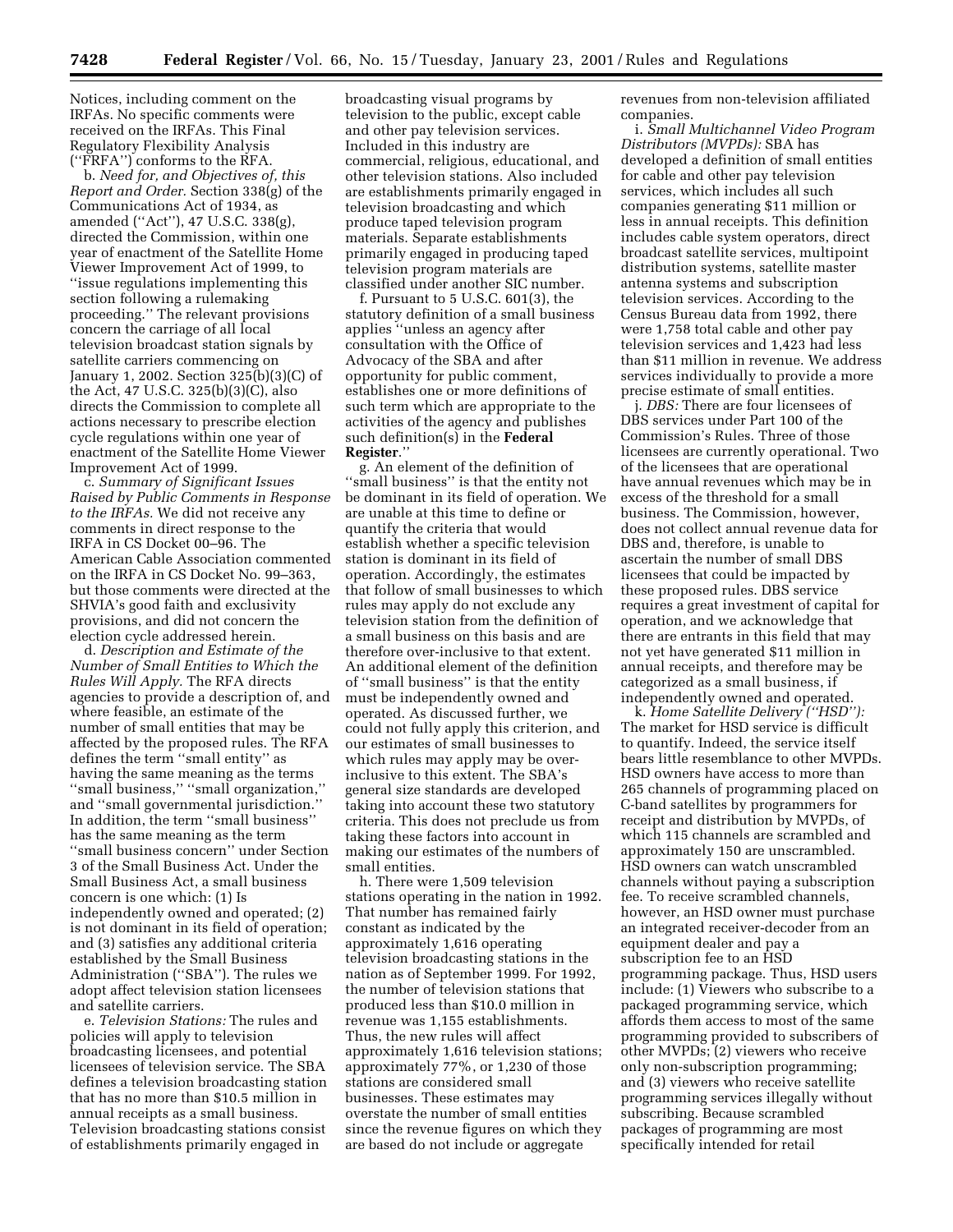consumers, these are the services most relevant to this discussion.

l. According to the most recently available information, there are approximately 30 program packagers nationwide offering packages of scrambled programming to retail consumers. These program packagers provide subscriptions to approximately 2,314,900 subscribers nationwide. This is an average of about 77,163 subscribers per program package. This is substantially smaller than the 400,000 subscribers used in the commission's definition of a small MSO. Furthermore, because this is an average, it is possible that some program packagers may be smaller.

m. *Description of Projected Reporting, Recordkeeping and other Compliance Requirements.* In order to implement the Satellite Home Viewer Improvement Act of 1999, the Commission will add new rules. We have adopted a regulatory framework for substantive rules and procedures concerning satellite broadcast signal carriage similar to, but separate from, the broadcast signal carriage rules for cable operators. There are certain compliance requirements involving the satellite broadcast signal carriage process. Foremost is that satellite carriers will have to carry all local television stations in a given market, subject to certain limited exceptions, if it decides to carry at least one signal in a market. There will be costs relating to the time and effort involved in carrying these local broadcast signals.

n. In terms of recordkeeping, entities will likely have to keep a record of their election status and entities may be required to maintain such information within their business environment and may also have to file such information with the Commission. These records are uncomplicated and are inexpensive to produce and maintain.

o. *Steps Taken to Minimize Significant Impact on Small Entities, and Significant Alternatives Considered.* The RFA requires an agency to describe any significant alternatives that it has considered in reaching its proposed approach, which may include the following four alternatives, among others: (i) The establishment of differing compliance or reporting requirements or timetables that take into account the resources available to small entities; (ii) the clarification, consolidation, or simplification of compliance or reporting requirements under the rule for small entities; (iii) the use of performance, rather than design, standards; and (iv) an exemption from coverage of the rule, or any part thereof, for small entities.

p. As indicated, the *Report and Order* implements certain aspects of the Satellite Home Viewer Improvement Act of 1999. Among other things, the new legislation requires satellite carriers to carry all local television broadcast stations in a market, if it carries any local market television stations, by January 1, 2002. This document also discusses implementing regulations relating to the scope and substance of local broadcast signal carriage by satellite carriers, including the establishment of an election cycle process for broadcasters vis-à-vis satellite carriers. The rules adopted were required by Congress. Where there was discretion to consider alternatives, as in the case of notification requirements to commence carriage, the Commission chose to place the notice burden on broadcast stations rather than satellite carriers. In making this decision, the Commission recognized that there are only two affected satellite carriers while there are almost 500 television stations at issue. This legislation applies to small entities and large entities equally.

q. *Report to Congress:* The Commission will send a copy of the *Report and Order,* including this FRFA, in a report to be sent to Congress pursuant to the Congressional Review Act. In addition, the Commission will send a copy of the *Report and Order,* including the FRFA, to the Chief Counsel for Advocacy of the SBA. A copy of the *Report and Order* and FRFA (or summaries thereof) will be published in the **Federal Register**.

#### **Paperwork Reduction Act**

This *Report and Order* contains a new or modified information collection. The Commission, as part of its continuing effort to reduce paperwork burdens, invites the general public to comment on the information collection(s) contained in this *Report and Order* as required by the Paperwork Reduction Act of 1995, Public Law 104–13. Public and agency comments are due March 26, 2001. Comments should address: (a) Whether the new or modified collection of information is necessary for the proper performance of the functions of the Commission, including whether the information shall have practical utility; (b) the accuracy of the Commission's burden estimates; (c) ways to enhance the quality, utility, and clarity of the information collected; and (d) ways to minimize the burden of the collection of information on the respondents, including the use of automated collection techniques or other forms of information technology.

*OMB Control Number:* 3060–xxxx.

*Title:* Implementation of the Satellite Home Viewer Improvement Act of 1999: Broadcast Signal Carriage Issues/ Retransmission Consent Issues.

*Type of Review:* New collection or revision of existing collection.

*Respondents:* Business or other forprofit entities.

*Number of Respondents:* Satellite carriers and television broadcast licensees: 900.

*Estimated Time Per Response:* 1 hour. *Total Annual Burden:* 2700 hours. *Cost to Respondents:* \$14,400.00.

*Needs and Uses:* Congress directed the Commission to adopt regulations that apply broadcast signal carriage requirements to satellite carriers pursuant to the changes outlined in the Satellite Home Viewer Improvement Act of 1999. The availability of such information will serve the purpose of informing the public of the method of broadcast signal carriage. In addition, the information is needed so that local broadcast stations can assert their carriage rights within their local markets.

## **IV. Ordering Clauses**

121. Pursuant to sections  $4(i)$   $4(j)$ , 303(r), 325, 338, 614, and 615 of the Communications Act of 1934, as amended, 47 U.S.C. 154(i), 154(j), 303(r), 325, 338, 534, and 535, the Commission's rules are hereby amended as set forth in this document.

122. The Consumer Information Bureau, Reference Information Center shall send a copy of this *Report and Order*, including the Final Regulatory Flexibility Analysis, to the Chief Counsel for Advocacy of the Small Business Administration.

123. The rules adopted in this *Report and Order* shall take effect January 23, 2001.

#### **List of Subject in 47 CFR Part 76**

Cable television, Multichannel video and cable television service.

Federal Communications Commission. **Shirley Suggs,**

*Chief, Publications Group.*

#### **Rule Changes**

For the reasons discussed in the preamble, the Federal Communications Commission amends 47 CFR part 76 as follows:

# **PART 76—MULTICHANNEL VIDEO AND CABLE TELEVISION SERVICE**

1. The authority citation for part 76 is revised to read as follows:

**Authority:** 47 U.S.C. 151, 152, 153, 154, 301, 302, 303, 303a, 307, 308, 309, 312, 315, 317, 325, 338, 339, 503, 521, 522, 531, 532,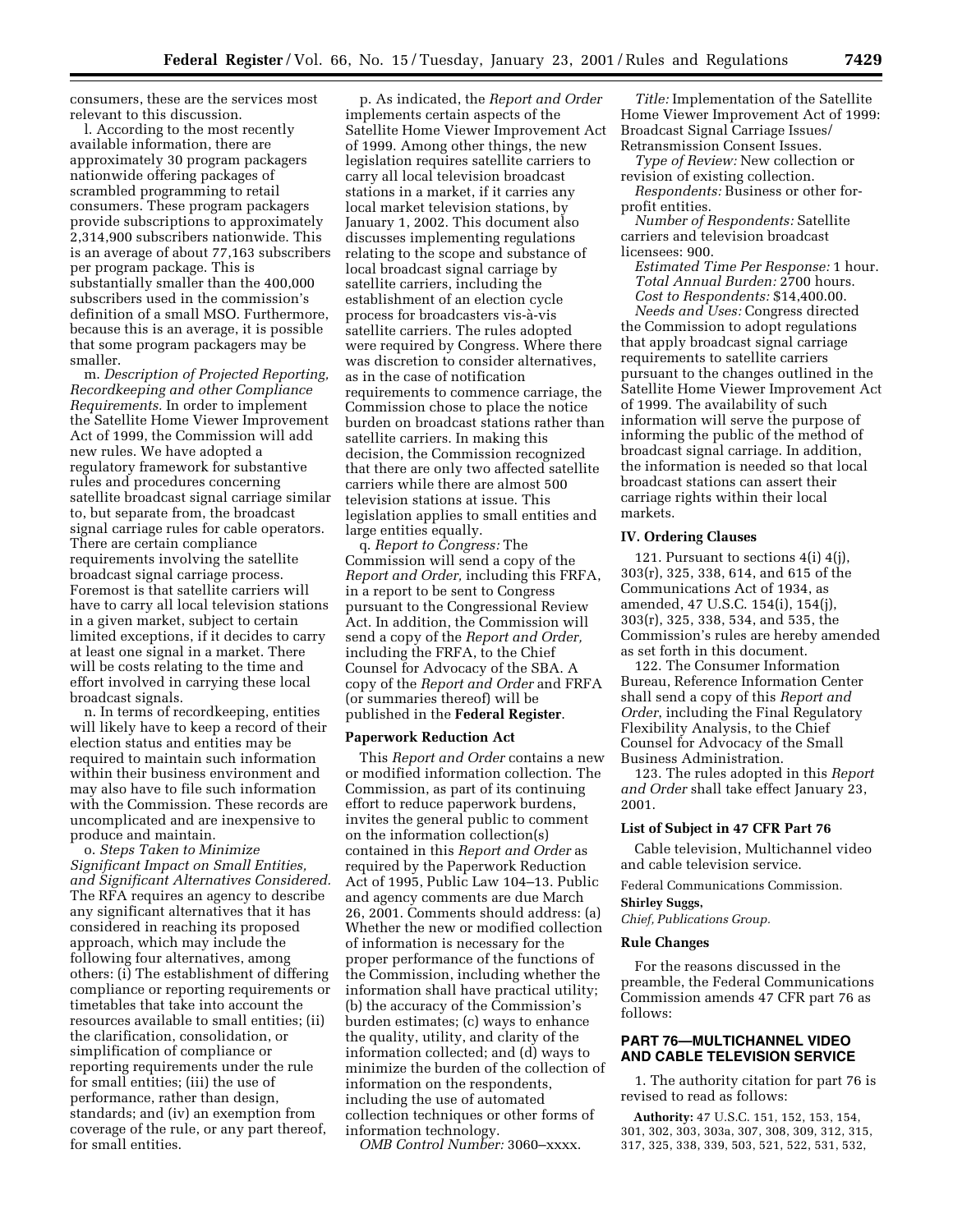533, 534, 535, 536, 537, 543, 544, 544a, 545, 548, 549, 552, 554, 556, 558, 560, 561, 571, 572, 573.

2. Section 76.66 is added to Subpart D to read as follows:

## **§ 76.66 Satellite Broadcast Signal Carriage.**

(a) *Definitions.*—(1) *Satellite carrier.* A satellite carrier is an entity that uses the facilities of a satellite or satellite service licensed by the Federal Communications Commission, and operates in the Fixed-Satellite Service under part 25 of title 47 of the Code of Federal Regulations or the Direct Broadcast Satellite Service under part 100 of title 47 of the Code of Federal Regulations, to establish and operate a channel of communications for point-tomultipoint distribution of television station signals, and that owns or leases a capacity or a service on a satellite in order to provide such point-tomultipoint distribution, except to the extent that such entity provides such distribution pursuant to tariff under the Communications Act of 1934, other than for private home viewing.

(2) *Secondary transmission.* A secondary transmission is the further transmitting of a primary transmission simultaneously with the primary transmission.

(3) *Subscriber.* A subscriber is a person who receives a secondary transmission service from a satellite carrier and pays a fee for the service, directly or indirectly, to the satellite carrier or to a distributor.

(4) *Television broadcast station.* A television broadcast station is an overthe-air commercial or noncommercial television broadcast station licensed by the Commission under subpart E of part 73 of title 47, Code of Federal Regulations, except that such term does not include a low-power or translator television station.

(5) *Television network.* For purposes of this section, a television network is an entity which offers an interconnected program service on a regular basis for 15 or more hours per week to at least 25 affiliated broadcast stations in 10 or more States.

(6) *Local-into-local television service.* A satellite carrier is providing localinto-local service when it retransmits a local television station signal back into the local market of that television station for reception by subscribers.

(b) *Signal carriage obligations.* (1) Each satellite carrier providing, under section 122 of title 17, United States Code, secondary transmissions to subscribers located within the local market of a television broadcast station of a primary transmission made by that station, shall carry upon request the signals of all television broadcast stations located within that local market, subject to section 325(b) of title 47, United States Code, and other paragraphs in this section.

(2) No satellite carrier shall be required to carry local television broadcast stations, pursuant to this section, until January 1, 2002.

(c) *Election cycle.* In television markets where a satellite carrier is providing local-into-local service, a commercial television broadcast station may elect either retransmission consent, pursuant to section 325 of title 47 United States Code, or mandatory carriage, pursuant to section 338, title 47 United States Code.

(1) The first retransmission consentmandatory carriage election cycle shall be for a four-year period commencing on January 1, 2002 and ending December 31, 2005.

(2) The second retransmission consent-mandatory carriage election cycle, and all cycles thereafter, shall be for a period of three years (e.g. the second election cycle commences on January 1, 2006 and ends at midnight on December 31, 2008).

(3) A commercial television station must notify a satellite carrier, by July 1, 2001, of its retransmission consentmandatory carriage election for the first election cycle commencing January 1, 2002.

(4) Except as provided in paragraphs (d)(2) and (d)(3) of this section, local commercial television broadcast stations shall make their retransmission consentmandatory carriage election by October 1st of the year preceding the new cycle for all election cycles after the first election cycle.

(5) A noncommercial television station must request carriage by July 1, 2001 for the first election cycle and must renew its carriage request at the same time a commercial television station must make its retransmission consent-mandatory carriage election for all subsequent cycles.

(d) *Carriage procedures*. (1) *Carriage requests.* (i) A retransmission consentmandatory carriage election made by a television broadcast station shall be treated as a request for carriage for purposes of this section.

(ii) A carriage request made by a television station must be in writing and sent to the satellite carrier's principal place of business, by certified mail, return receipt requested.

(iii) A television station's written notification shall include the:

(A) Station's call sign;

(B) Name of the appropriate station contact person;

(C) Station's address for purposes of receiving official correspondence;

(D) Station's community of license;

(E) Station's DMA assignment; and

(F) For commercial television stations, its election of mandatory carriage or retransmission consent.

(iv) Within 30 days of receiving a television station's carriage request, a satellite carrier shall notify in writing:

(A) those local television stations it will not carry, along with the reasons for such a decision; and

(B) those local television stations it intends to carry.

(v) A satellite carrier is not required to carry a television station, for the duration of the election cycle, if the station fails to assert its carriage rights by the deadlines established in this section.

(2) *New local-into-local service.* (i) A new satellite carrier or a satellite carrier providing local service in a market for the first time on or after July 1, 2001, must notify local television stations of its intent to provide local-into-local service at least 60 days before it intends to provide service or decides to enter into a new television market. This notification shall include information on the location of the satellite carrier's designated local receive facility in that particular market.

(ii) A local television station shall make its request for carriage, in writing, no more than 30 days after receipt of the satellite carrier's notice.

(iii) A satellite carrier shall have 90 days, from the receipt of a request for carriage, to commence carriage of a local television station.

(iv) A satellite carrier shall notify a local television station in writing of its reasons for refusing carriage within 30 days of the station's carriage request.

(3) *New television stations.* (i) A television station providing over-the-air service in a market for the first time on or after July 1, 2001, shall be considered a new television station for satellite carriage purposes.

(ii) A new television station shall make its request for carriage between 60 days prior to commencing broadcasting and 30 days after commencing broadcasting.

(iii) A satellite carrier shall commence carriage within 90 days of receiving the request for carriage from the television broadcast station or whenever the new television station provides over-the-air service.

(iv) A satellite carrier shall notify a new television station in writing of its reasons for refusing carriage within 30 days of the station's carriage request.

(e) *Market definitions.* (1) A local market, in the case of both commercial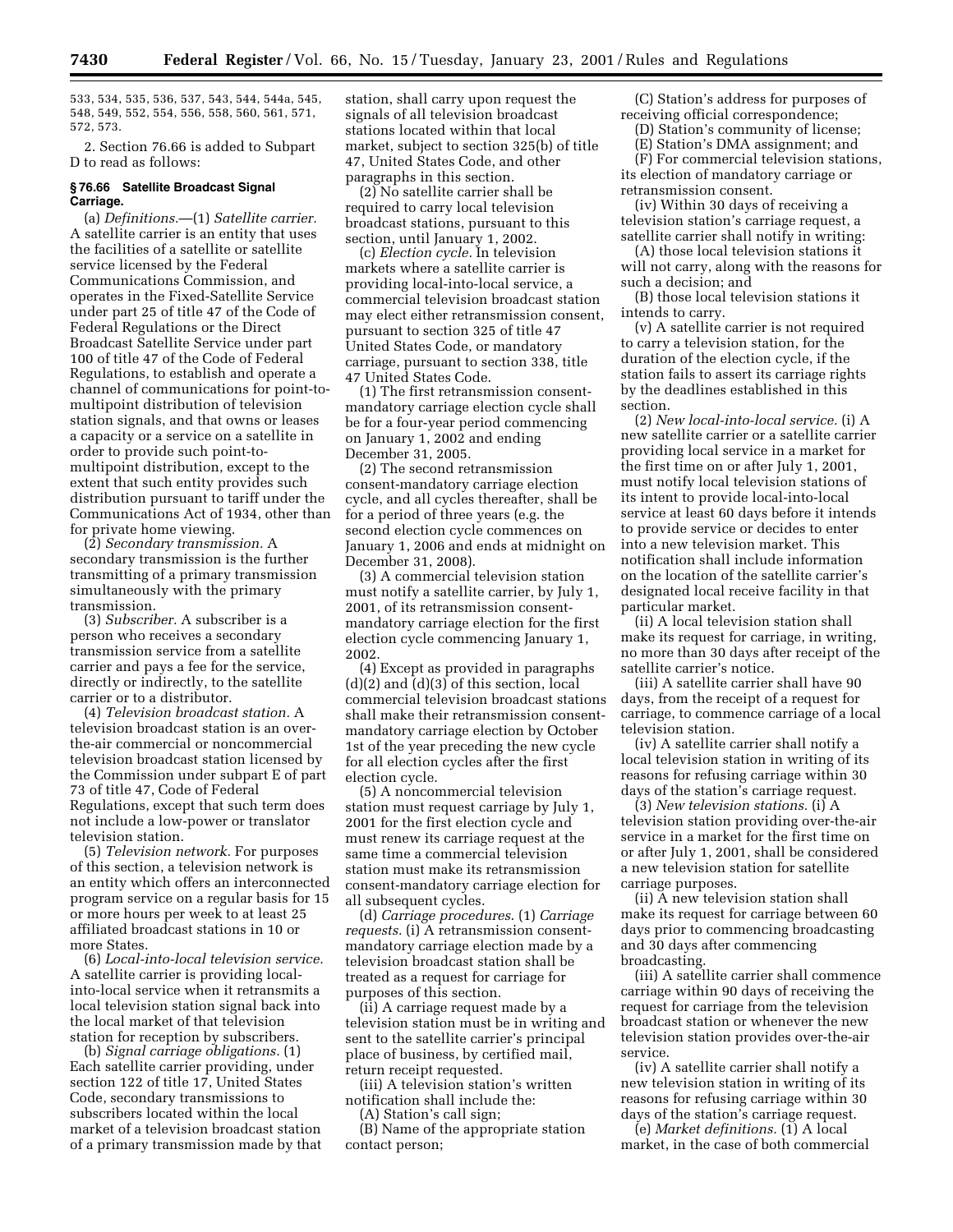and noncommercial television broadcast stations, is the designated market area in which a station is located, and (i) in the case of a commercial television broadcast station, all commercial television broadcast stations licensed to a community within the same designated market area within the same local market; and

(ii) in the case of a noncommercial educational television broadcast station, the market includes any station that is licensed to a community within the same designated market area as the noncommercial educational television broadcast station.

(2) A designated market area is the market area, as determined by Nielsen Media Research and published in the 1999–2000 Nielsen Station Index Directory and Nielsen Station Index United States Television Household Estimates or any successor publication.

(3) A satellite carrier shall use the 1999–2000 Nielsen Station Index Directory and Nielsen Station Index United States Television Household Estimates to define television markets for the first retransmission consentmandatory carriage election cycle commencing on January 1, 2002 and ending on December 31, 2005. The 2003–2004 Nielsen Station Index Directory and Nielsen Station Index United States Television Household Estimates shall be used for the second retransmission consent-mandatory carriage election cycle commencing January 1, 2006 and ending December 31, 2008, and so forth for each triennial election pursuant to this section. Provided, however, that a county deleted from a market by Nielsen need not be subtracted from a market in which a satellite carrier provides localinto-local service, if that county is assigned to that market in the 1999– 2000 Nielsen Station Index Directory or any subsequent issue of that publication.

(4) A local market includes all counties to which stations assigned to that market are licensed.

(f) *Receive facilities.* (1) A local receive facility is the reception point in each local market which a satellite carrier designates for delivery of the signal of the station for purposes of retransmission.

(2) A satellite carrier may establish another receive facility to serve a market if the location of such a facility is acceptable to at least one-half the stations with carriage rights in that market.

(3) Except as provided in  $76.66(d)(2)$ , a satellite carrier providing local-intolocal service must notify local television stations of the location of the receive

facility by June 1, 2001 for the first election cycle and at least 120 days prior to the commencement of all election cycles thereafter.

(4) A satellite carrier may relocate its local receive facility at the commencement of each election cycle. A satellite carrier is also permitted to relocate its local receive facility during the course of an election cycle, if it bears the signal delivery costs of the television stations affected by such a move. A satellite carrier relocating its local receive facility must provide 60 days notice to all local television stations carried in the affected television market.

(g) *Good quality signal.* (1) A television station asserting its right to carriage shall be required to bear the costs associated with delivering a good quality signal to the designated local receive facility of the satellite carrier or to another facility that is acceptable to at least one-half the stations asserting the right to carriage in the local market.

(2) To be considered a good quality signal for satellite carriage purposes, a television station shall deliver to the local receive facility of a satellite carrier either a signal level of -45dBm for UHF signals or -49dBm for VHF signals at the input terminals of the signal processing equipment.

(3) A satellite carrier is not required to carry a television station that does not agree to be responsible for the costs of delivering a good quality signal to the receive facility.

(h) *Duplicating signals.* (1) A satellite carrier shall not be required to carry upon request the signal of any local television broadcast station that substantially duplicates the signal of another local television broadcast station which is secondarily transmitted by the satellite carrier within the same local market, or the signals of more than one local commercial television broadcast station in a single local market that is affiliated with a particular television network unless such stations are licensed to communities in different States.

(2) A satellite carrier may select which duplicating signal in a market it shall carry.

(3) A satellite carrier may select which network affiliate in a market it shall carry.

(4) A satellite carrier is permitted to drop a local television station whenever that station meets the substantial duplication criteria set forth in this paragraph. A satellite carrier must add a television station to its channel lineup if such station no longer duplicates the programming of another local television station.

(5) A satellite carrier shall provide notice to its subscribers, and to the affected television station, whenever it adds or deletes a station's signal in a particular local market pursuant to this paragraph.

(6) A commercial television station substantially duplicates the programming of another commercial television station if it simultaneously broadcasts the identical programming of another station for more than 50 percent of the broadcast week.

(7) A noncommercial television station substantially duplicates the programming of another noncommercial station if it simultaneously broadcasts the same programming as another noncommercial station for more than 50 percent of prime time, as defined by § 76.5(n), and more than 50 percent outside of prime time over a three month period, Provided, however, that after three noncommercial television stations are carried, the test of duplication shall be whether more than 50 percent of prime time programming and more than 50 percent outside of prime time programming is duplicative on a non-simultaneous basis.

(i) *Channel positioning.* (1) No satellite carrier shall be required to provide the signal of a local television broadcast station to subscribers in that station's local market on any particular channel number or to provide the signals in any particular order, except that the satellite carrier shall retransmit the signal of the local television broadcast stations to subscribers in the stations' local market on contiguous channels.

(2) The television stations subject to this paragraph include those carried under retransmission consent.

(3) All local television stations carried under mandatory carriage in a particular television market must be offered to subscribers at rates comparable to local television stations carried under retransmission consent in that same market.

(4) Within a market, no satellite carrier shall provide local-into-local service in a manner that requires subscribers to obtain additional equipment at their own expense or for an additional carrier charge in order to obtain one or more local television broadcast signals if such equipment is not required for the receipt of other local television broadcast signals.

(5) All television stations carried under mandatory carriage, in a particular market, shall be presented to subscribers in the same manner as television stations that elected retransmission consent, in that same market, on any navigational device, on